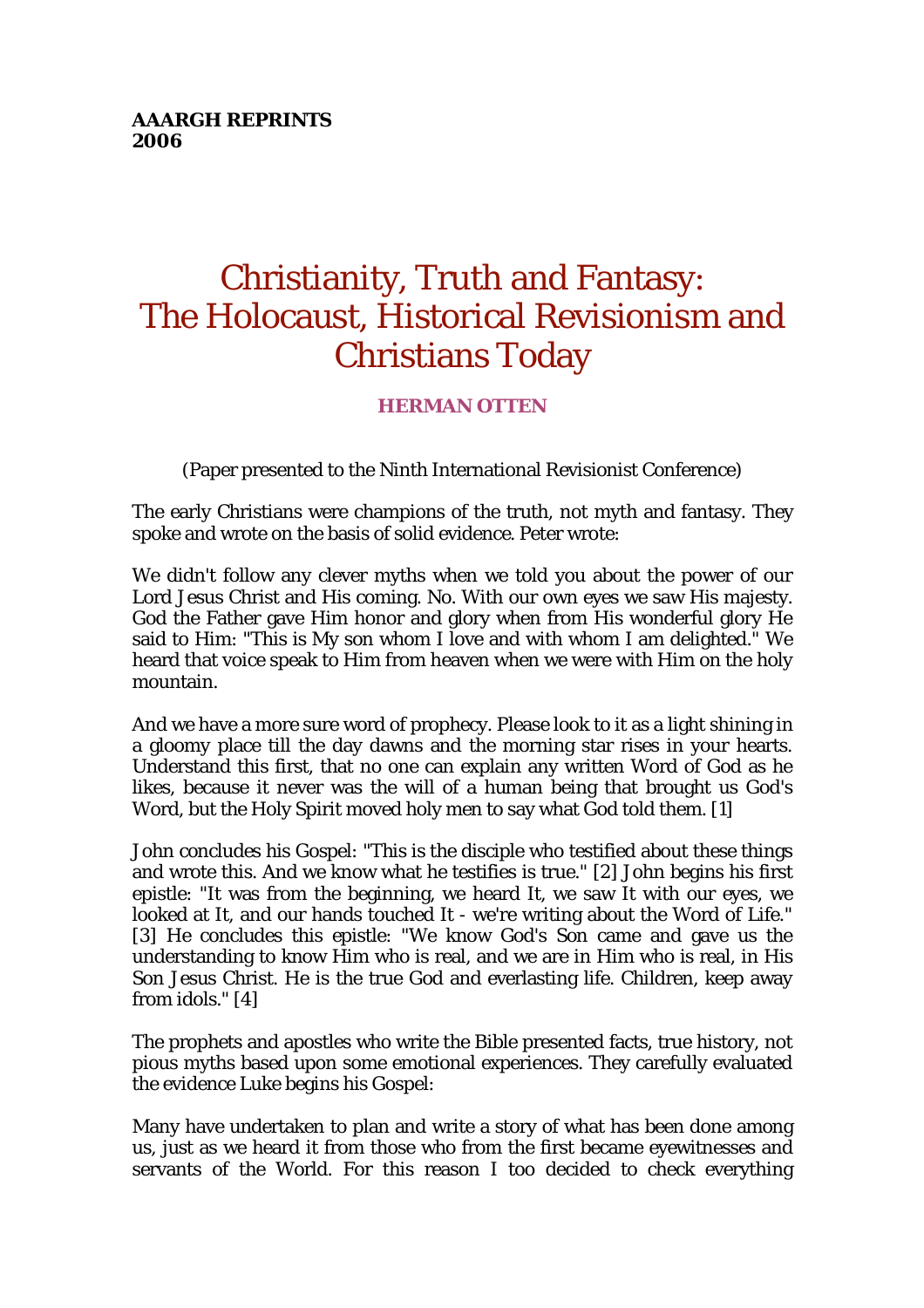carefully from the beginning and to write it down in the proper order for you, excellent Theophilus, so that you too will be sure what you have heard is true. [5]

Jesus, who said: "I am the Way, the Truth, and the Life, no one comes to the Father except by Me," [6] emphasized the importance of knowing the truth. He declared: "If you live in My Word, you are really My disciples, and you will know the truth, and the truth will free you." [7]

Today direct revelation, the very concept of truth, doctrine, and real history which can be known are being rejected right within the established churches. The very thought that God revealed Himself or any truths to man in propositions recorded in Holy Scripture is denied. Many contend that there is no such thing as absolute truth and that no one can say with absolute certainty what really happened. A professor we had for a course in philosophy at the University of Rochester in New York held up his pencil and told our class that if we believed the pencil were a cow or an elephant it would be a cow or elephant for us. Our response was that one may very well call it a cow but it certainly would not produce any milk.

Modern liberalism contends that there is no such thing as divinely revealed, authoritative, final doctrine, *doctrina divina*. However, the idea of propositional truth and revelation is taught by the Scriptures. The Holy Scriptures contain dogma, doctrine, real history, divinely revealed truth, which can be known.

While the Bible does use the term "truth" at times to mean such things as "loyalty," "faithfulness," etc., the Bible also teaches the idea of propositional truth, revelation, absolute truth, which man can know and express in doctrinal statements.

To the Samaritan woman who said, "I have no husband," our Lord replied that since she had had five husbands and since her present consort was not her husband, her answer was quite correct: "You've told the truth." Obviously Christ means "factual precision." He is not attributing "faithfulness or "loyalty" to the woman. [8]

Of another woman we read in Mark that she came to Christ and "told Him all the truth." Again this can only mean "factual precision." Certainly she is not preaching the Gospel to Christ. She simply narrated the prosaic facts of her case. [9]

Martin Luther and other early Reformers had an intense desire to know and proclaim the truth in all areas. Luther, in his explanation of the Eighth Commandment: "Do not lie concerning your neighbor," noted: "We should fear and love God that we may not deceitfully belie, betray, slander, nor defame our neighbor, but defend him, speak well of him, and put the best construction on everything."

Christians are not free to believe or spread lies and myths about anyone or any people or nation. In short: A Christian promotes truth, not lies and hoaxes.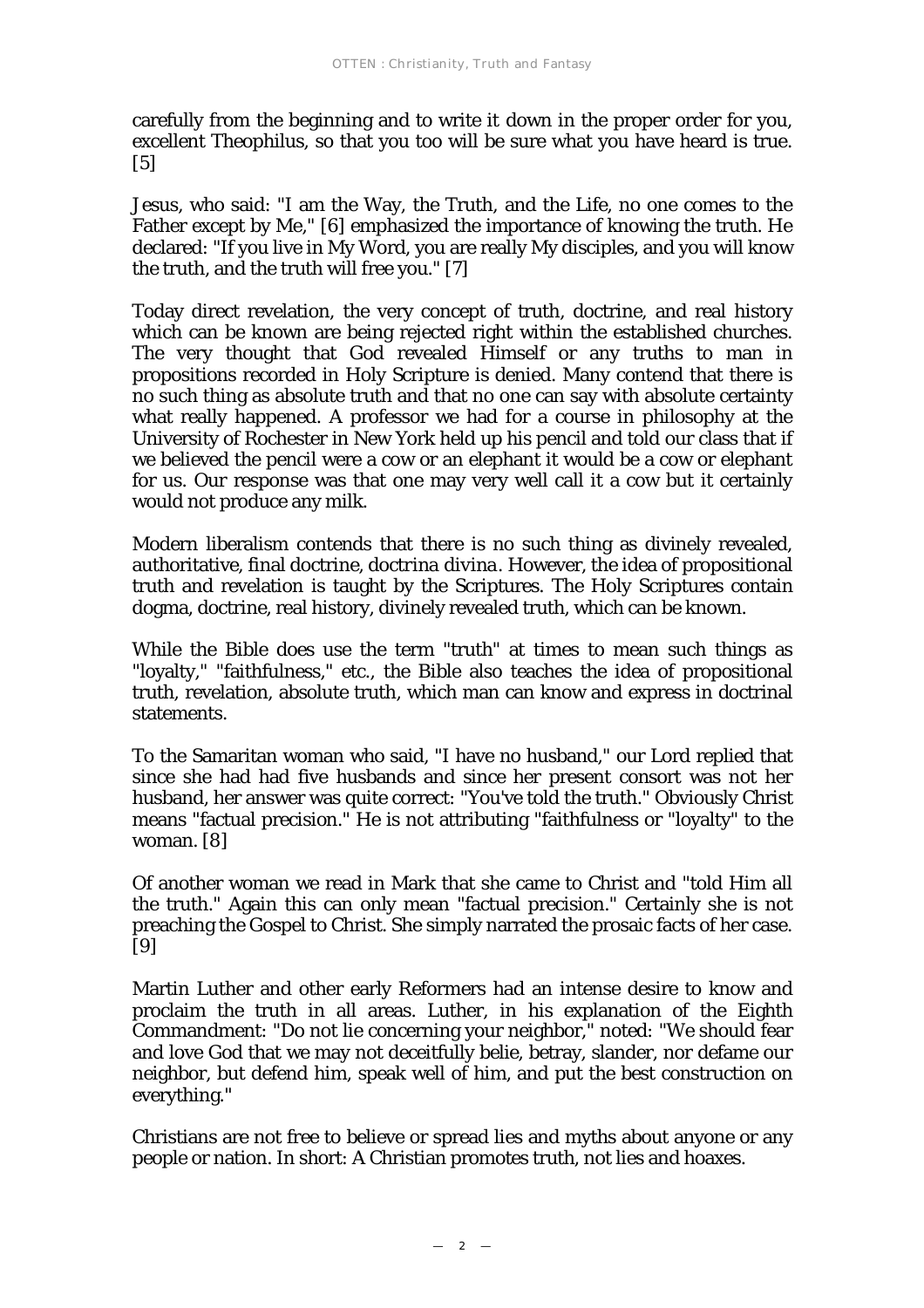## **Revisionism**

A Christian is not a revisionist in the sense that he wants to revise real history and distort what actually happened. Rather he is interested in learning and promoting facts, not lies, in every area. He is particularly vitally concerned about the true origins of all religions. Christianity is the only religion which is founded upon actual history. Unlike all other religions, it is founded upon actual events, which really happened in ordinary calendar history, not some kind of History" which is above and beyond real history (the realm of myth). A Christian is not out to revise true history.

However, a Christian can be a Revisionist if by this is meant that a Christian is interested in revising what many consider to be history. Perpetual War for Perpetual Peace by Harry Elmer Barnes, who was not a Christian, was one of the first books I bought by a Revisionist during my college days in the early fifties. I still have this copy. Barnes noted in Revisionism and the Promotion of Peace" in *The Journal of Historical Review* (Spring, 1982):

During the last forty years or so, Revisionism has become a fighting term. To socalled Revisionists, it implies an honest search for historical truth and the discrediting of misleading myths that are a barrier to peace and goodwill among nations. In the minds of anti-Revisionists, the term savors of malice, vindictiveness, and an unholy desire to smear the saviors of mankind.

Actually, Revisionism means nothing more or less than the effort to correct the historical facts, a more calm political atmosphere, and a more objective attitude. It has been going on ever since Lorenzo Valla (1407-1457) exposed the forged "Donation of Constantine," which was a cornerstone of the papal claim to secular power, and he later called attention to the unreliable methods of Livy in dealing with early Roman history. Indeed, the Revisionist impulse long antedated Valla, and it has been developing ever since that time. It has been employed in American history long before the term came into rather general use following the first World War.

Revisionism has been more frequently and effectively applied to correcting the historical record relative to wars, because truth is always the first war casualty, the emotional disturbances and distortions in historical writing are greatest in wartime, and both the need and the material for correcting historical myths are most evident in connection with wars.

## **Growing Up in New York City During World War II**

The October, 1988 IHR *Newsletter* announcing this conference referred to me as a "German-American." My parents came to this country from Germany as teen-agers. However, ancestors on both my mother's and father's side came to Germany from Sweden. I mention this because some have said I am a neo-Nazi, out to defend Germany because of my background. But Mother's mother refused to say "Heil Hitler." She insisted that she had only one Heiland (Savior) and that was Jesus Christ. Some feared she would be imprisoned. My father's father was one of the first Lutherans in Germany to leave the German territorial [state] church and helped form an independent church free from any government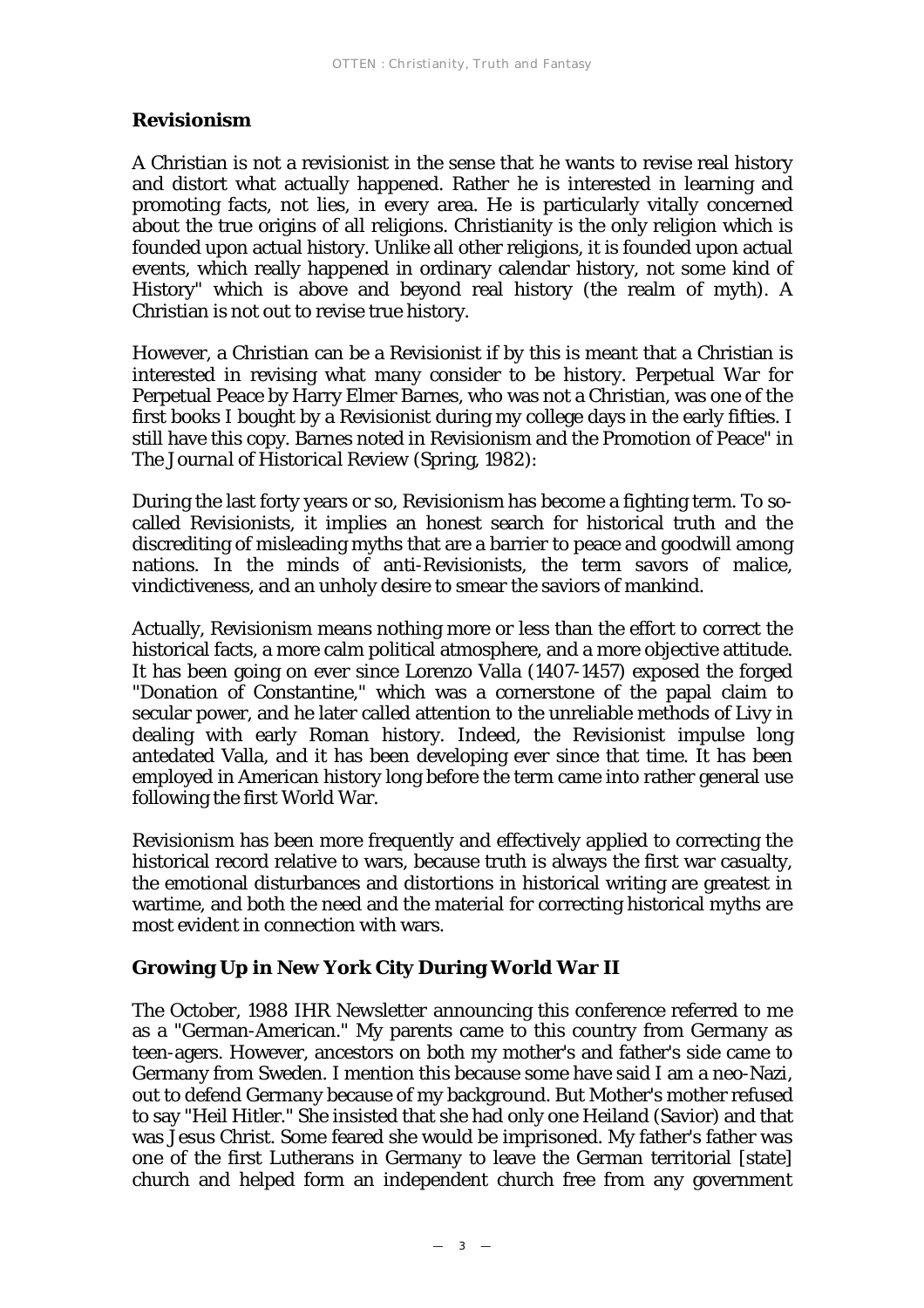control. He vigorously protested against the liberal anti-Christian theology taught in many German universities and schools of higher learning. Perhaps much of the suffering that Germany has had to endure is because it had to such a large extent departed from God's Word.

I was fortunate to have a father, who, although he was an ordinary housepainter in New York City, was interested in world affairs and did considerable reading, including the writings of some Revisionists. Prior to WW II he followed the work of Charles Lindbergh and the America First Committees which sought to keep the U.S. out of war. I can still recall sitting in front of our radio in a Bronx apartment on December 7, 1941 listening to reports of the bombing of Pearl Harbor - I was eight years old at the time but I remember Dad telling us that this was the beginning of the most devastating war the world had ever known and that President Franklin Roosevelt was not entirely innocent in the affair. "F.D.R.'S WAR PLANS! - Goal is 10 Million Armed Men; Half to Fight in AEF - Proposes Land Drive by July 1, 1943 to Smash Nazis" were the headlines of the December 4, 1941 *Chicago Tribune*, three days before Pearl Harbor. One of the first things we had to do many mornings during WWII was run to a local "candy" store to buy a copy of the *New York Daily News*, which at that time was only 2 cents. In the evening Dad would come home from work with other newspapers to keep up with the latest news about the war. When the news came on the radio at supper time, the entire family had to be quiet so we could hear the reports. Dad would often comment, after coming home from a day of painting in the homes of some clergymen and college professors, that a good number of them were rather uninformed about what was really going on in the world. He told us that very few of them recognized that Roosevelt actually planned to get the U.S. into the war.

During our public school years in the Bronx, news and evidence of the war were constantly before us. Apartment houses near our public schools were vacated and thousands of WACS, WAVES and SPARS moved in. They regularly marched around our school and trained in what is probably one of the largest armories in the world, which was right across from our school. A few gold stars replaced blue ones in our church and as we walked to school from time to time we could observe in the windows of apartment houses where a gold star had been placed just the day before where there had been a blue one. Another American had died in the war.

Some of the forty families who lived in our apartment house were Jews who had recently come from Europe and still had relatives there. At times there were only two or three of us in some of our grade school classes who were not Jews. Many of our teachers and friends were Jews. We collected newspapers for the war effort in apartment houses where most of the tenants were Jews. Some had only been in this country for a short time and still had some contact with relatives in Eastern European countries.

Before and after the war our family helped European Jews and other refugees settle in this country. A few of them became Christians. Our congregation in New York, St. Mathew Lutheran Church, often called the oldest Lutheran church in the country, probably included more former Jews than any other Lutheran church in the U.S. At one time our pastor told us that there were about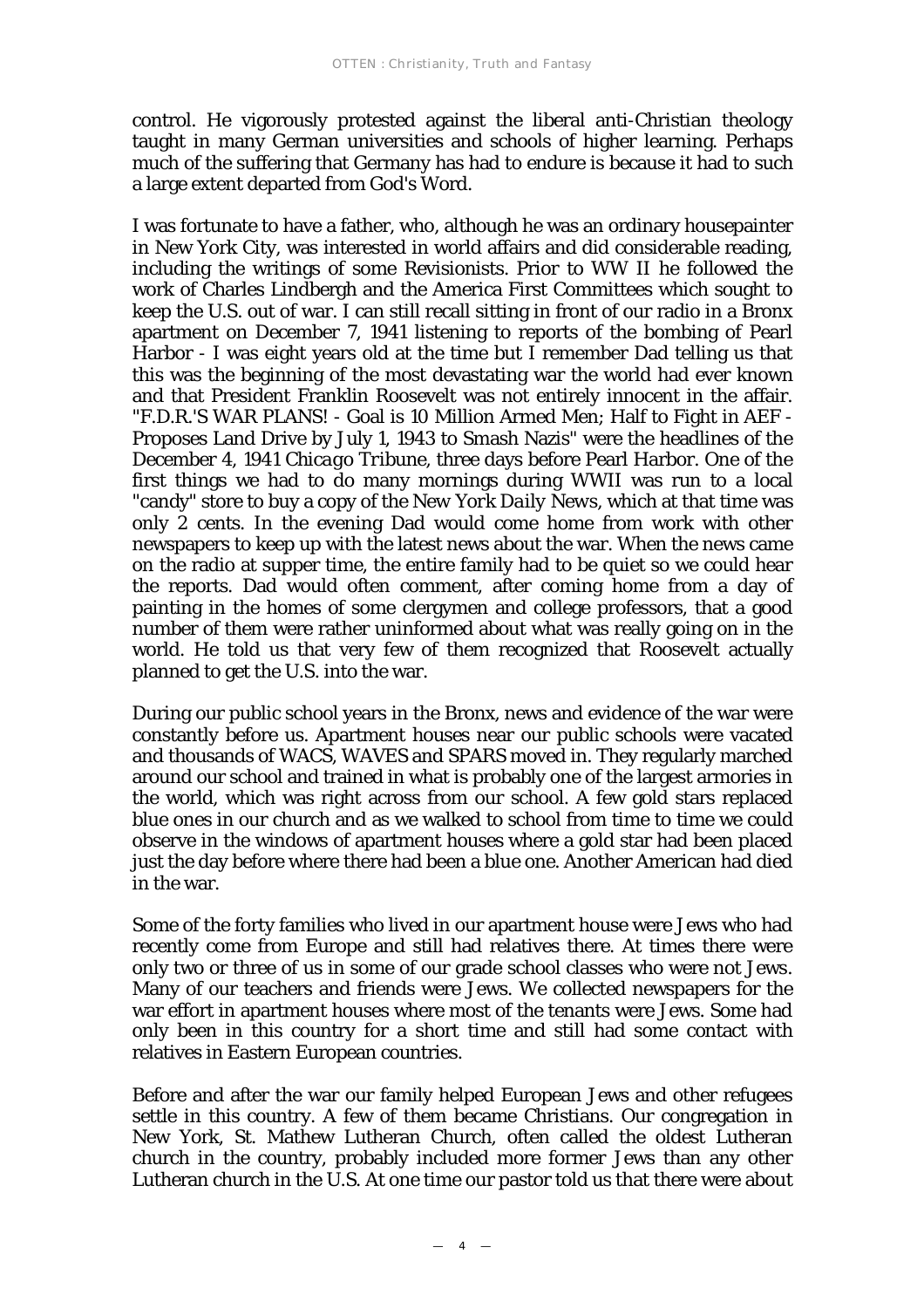80.

During the years immediately after the war our family sent hundreds of food packages to the destitute in Europe. Since we had no automobile, we children took many of these packages to the post office in our wagon.

We cannot recall any of the many Jews with whom we came into contact growing up in Manhattan and the Bronx from 1933-52 who acted as if he really believed that millions of fellow Jews were being gassed by the Germans.

#### **Undergraduate Revisionist Studies**

I attended Concordia College Institute in Bronxville, New York, which consisted of a four-year prep school and two-year junior college. The school had a high academic standing, and four years of Latin, two years of Greek, and four years of German were required of all students, in addition to the standard courses in English, history. mathematics, and science.

Following my Dad's example, I became an early and enthusiastic Revisionist, which got me into difficulty with some of my teachers at Concordia. During my senior year I gave a talk on Roosevelt, Pearl Harbor, and the forced repatriation of millions of Eastern Europeans back to the Communists. One of the resources I used was *The Crime of the Ages*, by Ludwig A. Fritsch. The book included a pamphlet with an endorsement from Dr. Walter A. Maier, who at that time was speaker on the "International Lutheran Hour" and a professor at Concordia Seminary, St. Louis.

My history professor, who was an ardent fan of Roosevelt, almost exploded after I completed the speech. I had previously expressed some disagreement with this professor's views of the causes for the war and Roosevelt's parts in the war, but this was the final straw. A few of my classmates were prepared for a confrontation. I was sent to the principal to get "straightened" out. It didn't do much good and only led me to read more books by such Revisionist historians as Charles Tansill, George Morgenstern, Percy Greaves, John T. Flynn, Charles Beard, Admiral Theobald, etc. I was determined to read all I could about WW I and WW II. When I graduated from Concordia Seminary, St. Louis, in 1957 I also received a Master's Degree in history from Washington University. One reason for majoring in history was because I was interested in writing a textbook on American history which would tell the truth about the origins of World War I and II.

#### **Christian Influences for Revisionism**

## *I. Dr. Walter A. Maier*

My thesis at Concordia Seminary in 1957 was on the political and economic thought of Dr. Walter A. Maier, who was one of the best known American churchmen during the war years. 32 years ago I wrote:

From Maier's endorsement of *The Crime of the Ages* it is rather obvious that he accepted the Revisionist interpretation of World War Two. He concluded a letter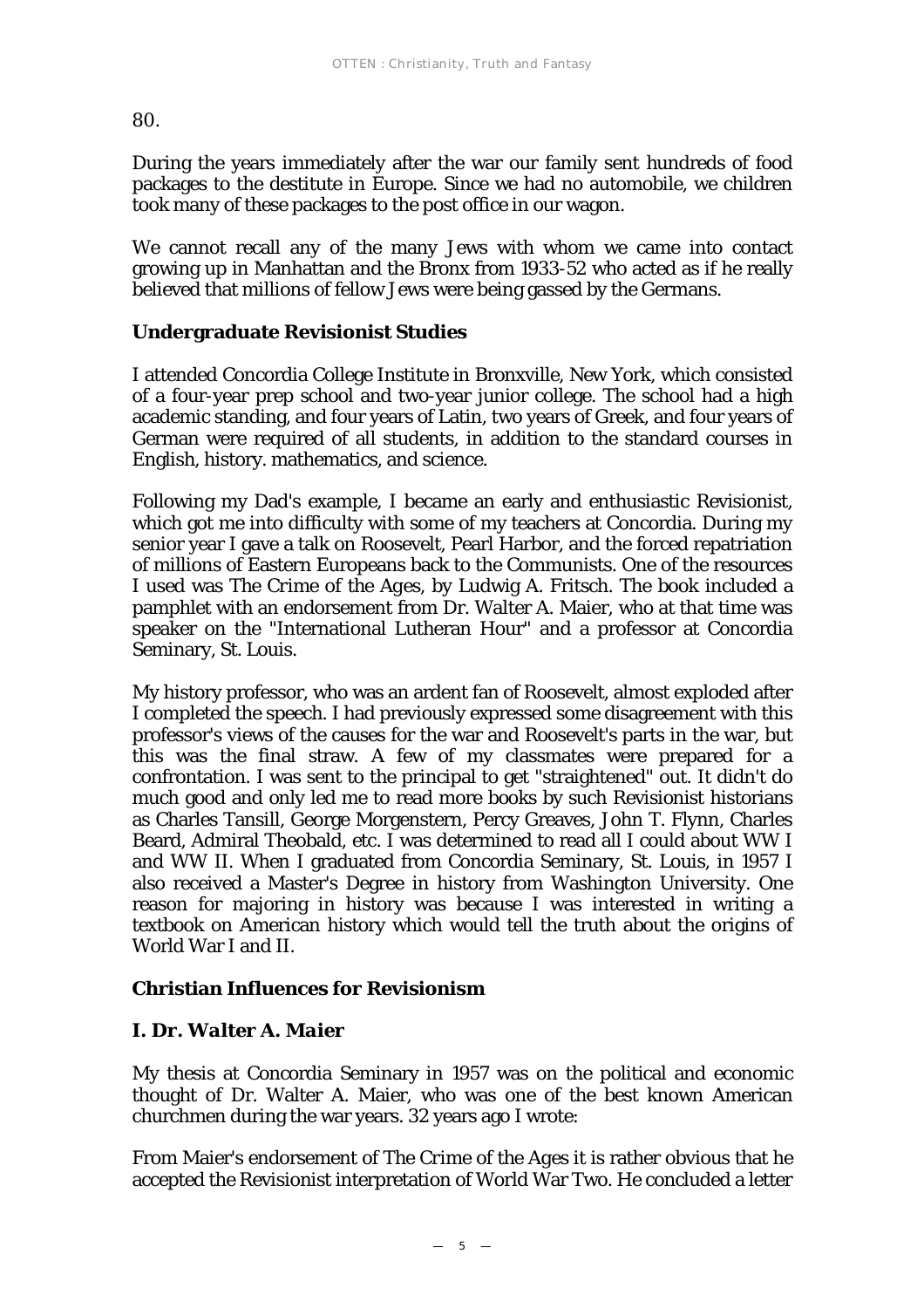of thanks to the author with the words, "It certainly tells the truth" The author of this book, Ludwig A. Fritsch, Ph.D., D.D., stated that Roosevelt and his associates led America into war in order to bring this nation out of the depression. He argues that Roosevelt was not able to solve the unemployment situation in spite of social legislation and huge spending. Since Hitler could not be induced to attack the United States, Fritsch maintains that Roosevelt had to engineer war "via the back door." Through various economic pressures Japan was supposed to have been sufficiently antagonized to attack Pearl Harbor. This was claimed to have permitted Roosevelt and his associates to stand before America and demand revenge for the sneak attack. Fritsch, whom Maier endorsed, wrote:

TELL OUR PEOPLE what Oliver Lyttleton, British Minister of Production, told the Chamber of Commerce of America June 20, 1944, as reported by the United Press: "Japan was provoked into attacking the United States at Pearl Harbor. It is a travesty of history ever to say that America was forced into the war." -- TELL OUR PEOPLE, that before God and history, the load of responsibility for the chaotic conditions and the indescribable misery all over the world rests on our conscience; because we played havoc with prehistoric brutality and saved Bolshevism, making it a world menace. Without our intervention there would have been peace and order in Europe and the world long ago. [10]

#### *II. Dr. Alfred Rehwinkel*

Most of my professors at Concordia College (Bronxville), Washington University, Columbia University and Concordia Seminary (St. Louis), promoted the generally accepted line about Pearl Harbor, Roosevelt and the cause of both World War One and Two. Almost all of the few who were even aware of the Revisionist position refused to accept it. Dr. Alfred Rehwinkel, one of my advisors at Concordia Seminary, was one of the few who knew what was really going on in the world. Rehwinkel had been associated with Charles Lindbergh and the America First Committee. I often visited him, even after graduating from Concordia Seminary. He was several times a guest speaker at our congregation in New Haven, Missouri. Rehwinkel had been president of Concordia, Edmonton and later St. John's College in Winfield, Kansas, founded in 1893 by J.P. Baden, a distant relative our family. My father, who was one of Rehwinkel's many admirers among the laymen, first became acquainted with him when Dad worked in the wheat fields in Kansas in the 1920's.

Perhaps one reason The Lutheran Church-Missouri Synod's Concordia Publishing House has never published an excellent well written biography by Rev. Ronald Stelzer of Rehwinkel known as "Rip," is because of his position on WW II. - This biography notes:

To Rip "The Second World War was the bankruptcy of Western statemanship, and worse than that, it was the bankruptcy of Western morality." It was the impetus behind his 400 page unpublished manuscript entitled *War, The Christian's Dilemma*. Herein is depicted one side of the story that likely will never appear in the textbooks of American history. Against the backdrop of American and Allied atrocities in World War II, Rip analyzes the ethical problem of war as it is dealt with in the Old and New Testaments, the early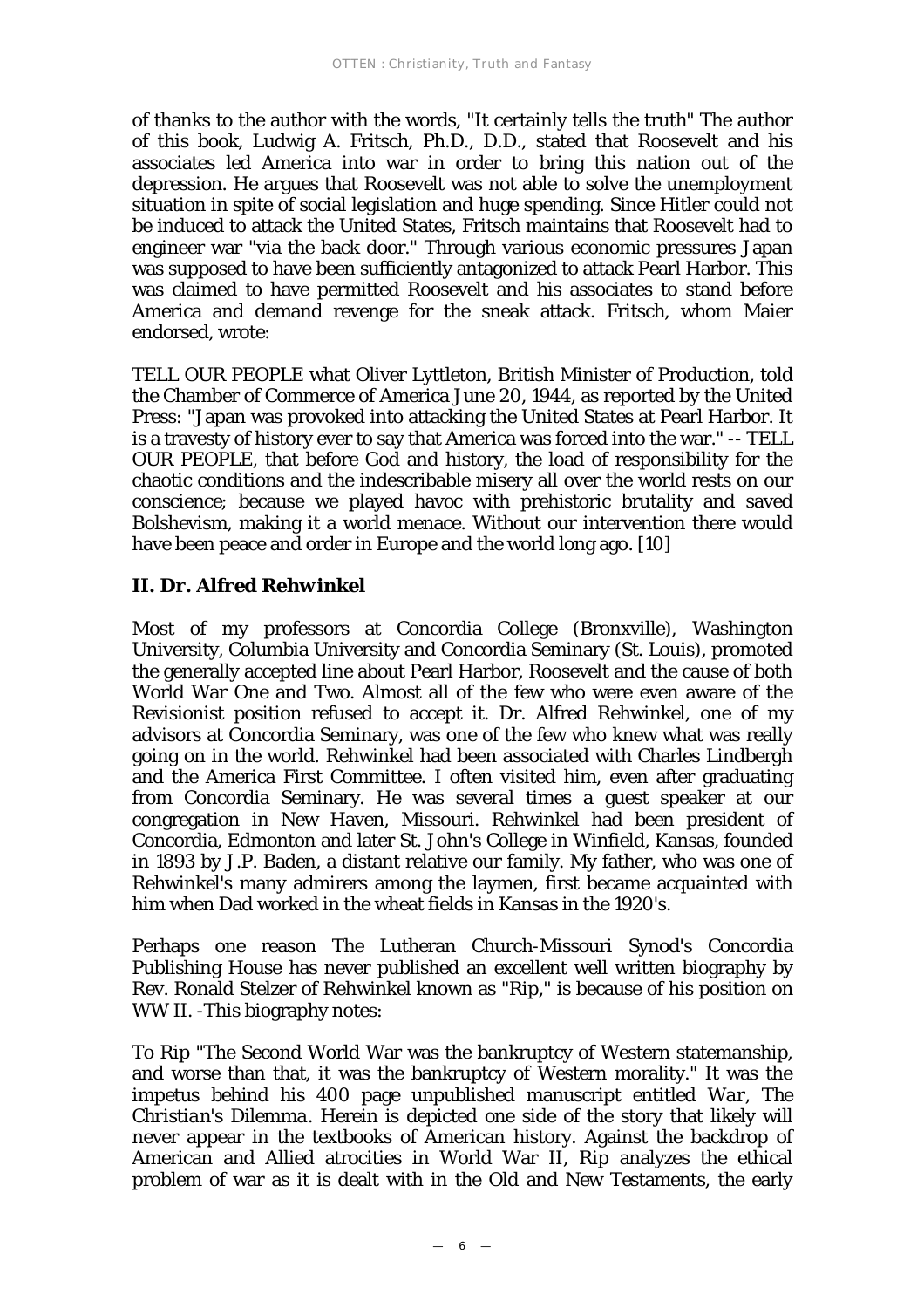Church Fathers, medieval Church history, by the Reformers and those in recent times ...

Amidst the jubilant celebration of his countrymen over the German and Japanese surrender, Rip was profoundly unimpressed with the Allies' accomplishments on the battlefield and at the negotiating table. Fifteen years later an interviewer asked Rip, "Who do you think has had the worst influence on our modern world?" Rip spoke without hesitation, "The answer is very simple. The men who have had the most baneful influence on our whole world today are Franklin Roosevelt and Winston Churchill." (Questionnaire prepared by Dr. William Beck of St. Louis at the request of Dr. O.A. Dorn of Concordia Publishing House.) In my own coversatons with Rip he consistently referred to these two, but especially Roosevelt, as "contemptible warmongers, deceivers and fools." On occasion he has described them as "the architects of world chaos" or "the curse of our generation" and their acts as "stupendous stupidities" or "selling us down the river." ...

Rip was a voice crying in the wilderness, a lonely prophet proclaiming God's judgment upon a nation that could see only that it had won a great war. "God's attitude regarding the dignity of human life has not changed. No government has the right to shed man's blood unless for a just cause specifically sanctioned by God Himself." Instead of sharing in the party spirit, Rip posed the rhetorical question, "What does it profit a nation if it conquers the whole world but loses its soul?" When his countrymen cheered as wave after wave of bombers pounded Dresden and Hamburg, Rip echoed the words of the prophet "Woe to the bloody city, all full of lies and booty-no end to the plunder! The crack of whip, and rumble of wheel, galloping horse and pounding Chariot! Horsemen charging, flashing sword and glittering spear, hosts of slain, heaps of corpses, dead bodies without end - they stumble over the bodies! ... Behold I am against you, says the Lord of Hosts." (Nahum 3:1-5)  $\hat{a}C_1$ 

Rip also perceived a sign of God's judgment in that the American people supported and approved the follies of their leaders. Jeremiah writes "An appalling and horrible thing has happened in the land: the prophets prophesy falsely, and the priests rule at their direction; my people love to have it so." (Jer. 5:31). It was a source of constant amazement to Rip how the Americans and Briffsh still honor Roosevelt and Churchill as great heroes.

But what of Hitler? "Like Nebuchadnessar, when he made himself to be a god, God made him to be a fool; likewise those who worshipped him." It is plain to those who have eyes to see that God is using Russia and the rest of the Communist world as His executioners just as He used Assyria and Babylonia against an apostate Israel and Judah.

## *III. Professor Kurt Marquart*

Not all of the students at Concordia Seminary were unfamiliar with the works of Revisionist scholars and unconcerned about the threat of Communism. One of these students, who was also greatly influenced by by Rehwinkel, was Kurt Marquart, now a professor at Concordia Seminary (Ft. Wayne). Dr. Marquart is considered by many to be one of the leading theologians in all of Christendom.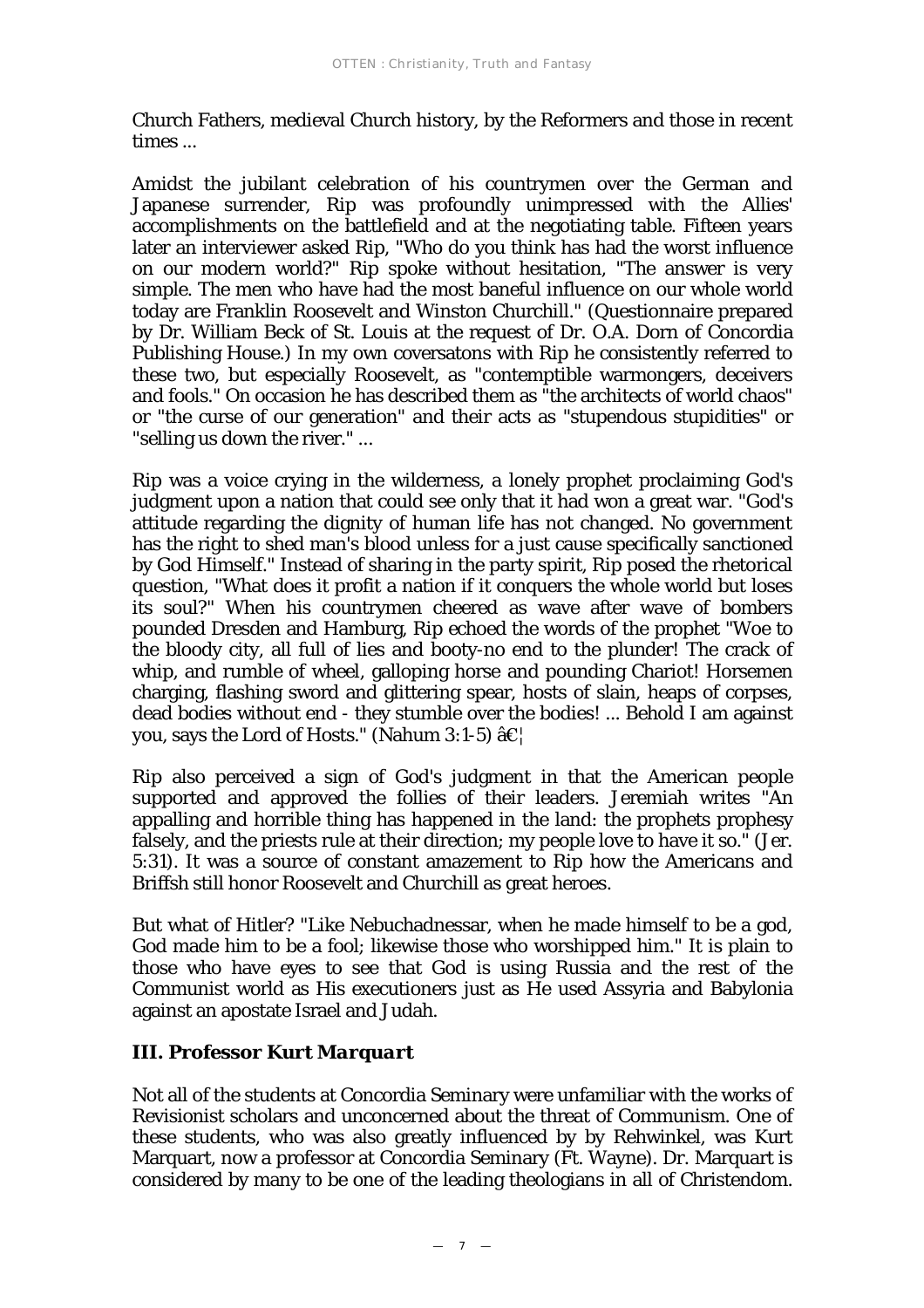At the same time is well informed about what is going on in the world.

Marquart and I were roommates at Concordia Seminary in 1954-55. His mother and stepfather were born in Russia, and he was born in Estonia, escaping when the Communists took over. Marquart taught Russian during his first year at Concordia Seminary. A good number of his writings on Communism and many other matters have been included in *The Christian News Encyclopedia*.

Marquart stated in an address first presented at the Australian League of Rights in Brisbane, Australia in 1968:

It is difficult for those who have not directly experienced Communism to comprehend the horror of it all. Allied soldiers, who as a result of the infamous Yalta Agreement, had to force Soviet citizens "liberated" from German captivity at the end of World War II, to return to the Workers' Paradise, reacted with utter bewilderment and incomprehension when most of these people not only refused to go back "home," but resorted to the most desperate measures to avoid this fate. I myself shall never forget the pathetic spectacle I witnessed in 1945, of a two-mile stream of Russians, simple workers and peasants in the main, fleeing into the woods with what few belongings they could carry, to avoid being sent back to the Soviet Union. One of our friends, a Russian engineer, went back to the camp to help rescue some others, and was caught by the British soldiers whose distasteful duty it was to enforce these inhuman mass-deportations. When the men vehemently resisted "repatriation" the British officer in charge asked him if he realized that he could be sent to gaol for five years if he refused to co-operate. Our friend explained that he would gladly go to prison rather than return to the Red hell! He served five years. In other camps, also in the American occupation zone, ever more terrible scenes took place. When the men had been herded like cattle onto trucks, the women would lie down on the road in front of the trucks, and had to be removed at bayonet point. Not infrequently mothers would kill their children, and then slash their own wrists, if there was no other way out. Such unparalleled mass desperation testifies unanswerable to the utter contempt for human life practiced in the name of the brotherhood of man by the most brutal, most cynical, most inhuman regime of modern times, if not of all history. [11]

#### **Some Twentieth Century Hoaxes**

*The Christian News*, true to its function as a Christian Lutheran paper, has, since its founding in 1962, combated a number of false beliefs which I consider to be hoaxes no less than the Holocaust. *The Christian News* has exposed the false notion that all self-professed Christian churches and sects embrace the Christianity of the Gospel, as well as the claim that Christianity is just one of the many valid religious ways to God. We have upheld the inerrancy of God's directly revealed word in the Bible, and have published hundreds of articles by prominent scientists which demonstrate that the theory of evolution is a hoax.

*The Christian News* has stood firmly against the idea that God has picked any one particular race to be his "chosen people." This is a hoax which is widely accepted by both liberals, with their theory of evolution, and many "conservatives," who maintain that the Bible teaches the Jews are God's chosen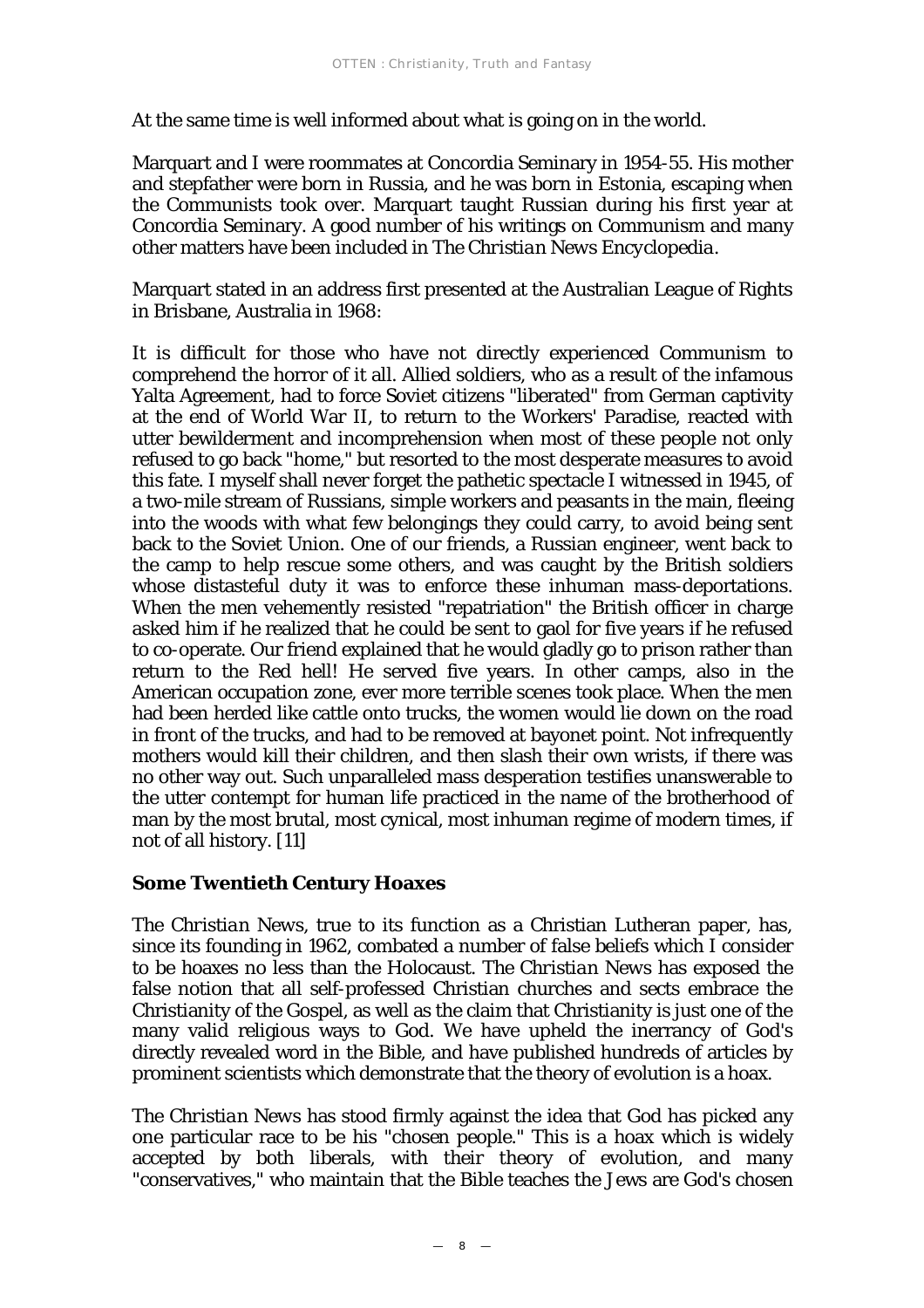race.

There are plenty of sincere but misguided Christians who maintain that when the Bible speaks about the conversion of all Israel this means physical Israel and those who are referred to as Jews today. *The Christian News Encyclopedia* includes a good number of articles exposing the nature of this hoax. [12]

Even some who might consider themselves "Revisionists" and who reject the anti-scriptural notion that the Jews are God's chosen race are guilty of racism. Here is just one recent example: An article appearing in the December, 1988 *Christian Vanguard*, newsletter of the New Christian Crusade Church, says:

First let us bear in mind that the Bible is a book about the racial history of the White Race and that Adam, our ancestor, was White and that that line remained pure until Jesus, who was God, came in the flesh. If our God was White, and we are His sons and daughters, then we may fairly say that there is nothing in the Bible for any race other than the White Race, despite the millions that Christian churches have spent overseas to "save" non-Whites. For some strange reason, the ministers who so roundly denounce Adolf Hitler, champion of the White Race, never find time to criticize Moses and the prophets who actually did what Hitler didn't do! Deuteronomy 11:23 tips the hand in which way the Pentateuch will take the White Race: " ... and ye shall possess greater nations and mightier than yourselves." Thusly, we see that under the "Fuehrership" of Moses, Israelite tribal ascendancy was to come at all costs, including some rough treatment of other races. Hitler was falsely accused of having put into practice the racial conceptions handed to Moses by Yahweh Himself. [13]

The Bible knows nothing about any chosen race. The true Christian today worships the God of Abraham, Isaac, and Jacob, the Holy Trinity. Those who are called Jews today reject this God. Paul wrote to the Galatians that Abraham "believed God, and so was counted righteous. You see, then, those who believe are Abraham's real descendants. The Bible foresaw that God would make the nations righteous by faith, and long ago He told Abraham the good news: Through you all nations will be blessed. So those who believe are blessed with Abraham, who believed." [14]

According to Holy Scripture, in God's sight there is no special race, color, nationality, sex, etc. Peter wrote to the Christians of his day: "But you are a chosen people, priests of the King, a holy nation, a people saved to be His own and to tell of the wonderful deeds of Him who called you out of darkness into His marvelous light. Once you were no people, but now you are God's people. Once you had received no mercy, but now you have received mercy." [15]

Peter noted that "God doesn't prefer one person to another. It doesn't matter what people you belong to; if you fear Him and do what's right, he accepts you." [16]

I have repudiated all racism as long as I can remember. As I previously mentioned, I grew up in New York City among members of numerous nationalities and races. Our church had members of all races. One of my Sunday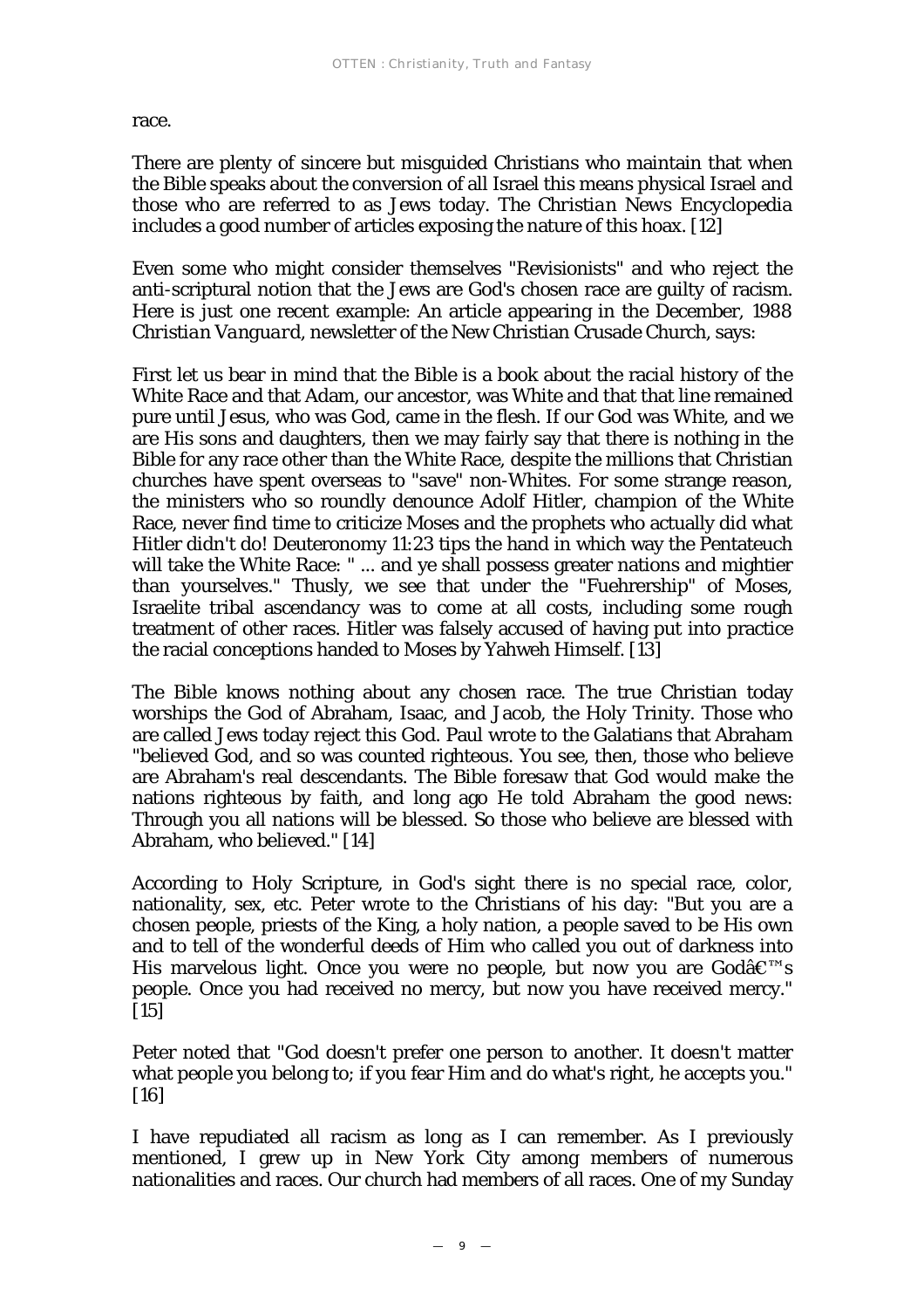School teachers was Japanese. I had a Chinese for a roomate my first year in Prep School. In grade school most of my schoolmates were Jews. I often worked with my father as a housepainter in Harlem in the homes of blacks. One summer I was the only white person on a 40-man picking crew. The Christian News, ever since it began, has published editorials against racism. I have been invited to speak to large groups where the vast majority were non-whites. Churchmen from various races have spoken in our church. Yet the Anti-Defamation League has labeled *The Christian News* as a hate sheet, racist and anti- Semitic. [17]

I wrote to the National Director of the Anti-Defamation League on June 25, 1988:

# **Mr. Abraham Foxman, National Director Anti-Defamation League of B'nai B'rith**

823 United Nations Plaza New York, N.Y. 10017 Dear Mr. Foxman:

*The Christian News* has just received in a letter from Mr. Edgar M. Bronfman, President of the World Jewish Congress 501 Madison Avenue, New York, New York 10022, a statement from you which says in part: "we educate, persuade, demand when we have to, use the courts, do the research, and make sure the necessary information is published and distributed where it will do some good. ADL responds to the needs of individual victims of prejudice, and fights against bigotry, racism and anti-Semitism." Attached to your statement is a report titled " An ADL Special Report - HATE GROUPS IN AMERICA - A Record of Bigotry and Violence."

Your special reports include a section titled "List of Extreme-Right Groups." It says: "The following is a list of extreme-right groups that have operated in the U.S. in recent years. These groups espouse racism and/or anti-Semitism: many have engaged in violence." Under a section title "List of Extreme-Right Publications" is *Christian News*, New Haven, Missouri - (no organization)."

*Christian News* wrote to Mr. Harold Singer, publisher of the *Jewish Journal*, Brooklyn, New York, on March 8: "An article in the February 19 *Jewish Journal* lists *Christian News* as part of the 'Right Wing Hate Press.' Could you please tell us why *Christian News* is considered part of the 'hate press?' Could you please send us the address of Mr. Abraham H. Foxman, National Director of the Anti-Defamation League of B'nai B'rith?"

*Christian News* wrote to you on March 29: "A report in the February 19 Jewish Journal says that the Anti-Defamation League of B'nai B'rith lists *Christian News* as part of the Right Wing Hate Press.' Could you please tell us why *Christian News* is considered part of the 'hate press?'"

Perhaps you never received this letter. Could you now please answer these questions?

I then posed a series of questions to Mr. Foxman, asking to produce a single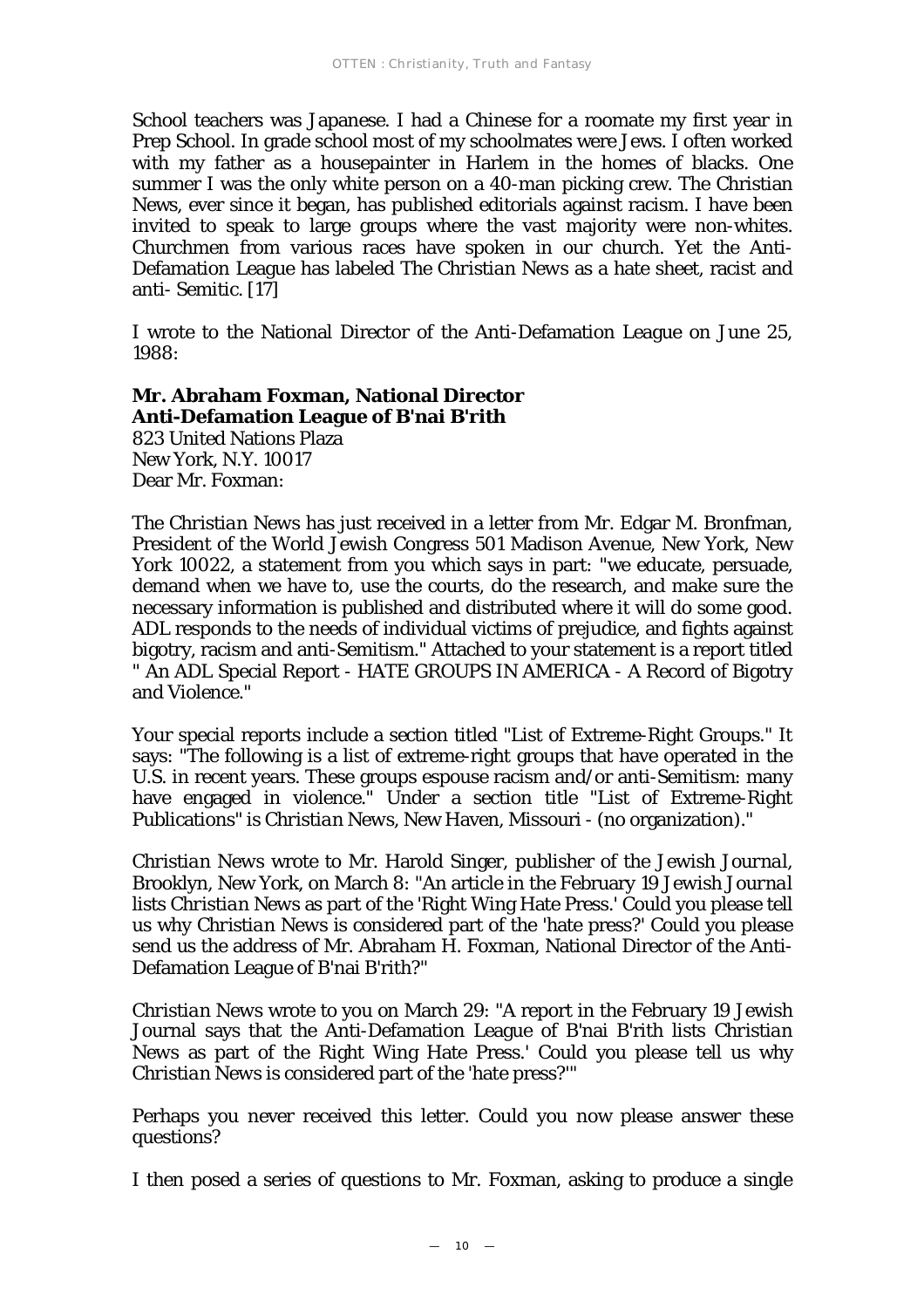citation from *The Christian News* advocating or defending racial hatred, anti-Semitism, or violence. Then I put to him a series of questions on the factuality of the Holocaust, and on ADL's willingness to engage in a debate on the issue.

*The Christian News* never received any response from the Anti-Defamation League and, as far as I know, *The Christian News* is still on the ADL's list of hate and racist publications.

Two hoaxes often promoted by Christians are closely linked. According to one of them, Jesus Christ will establish a kingdom of peace on this earth and reign from Jerusalem for a thousand years. The other hoax represents the contemporary State of Israel as the fulfillment of Biblical prophecy.

Space does not permit me to show how widely Millennialism has infiltrated the fundamentalist, charismatic, evangelical and Reconstructionist movements. Such prominent churchmen as Jerry Falwell, Oral Roberts, Pat Robertson, Dave Hunt, Carl McIntire, Rousas Rushdoony, Gary North, Robert Sumner, Billy Graham, Jimmy Swaggart, Jim Bakker, Hal Lindsey, and many others are all Millennialists of one sort or another. The State of Israel has welcomed the Israel First Milliennialists, who believe the State of Israel a fulfillment of Biblical prophecy, with open arms.

Millennialists often disagree with one another. Some of the hoaxes the Millennialists promote are rather bizarre. Hal Lindsey, the author of the bestselling *Late Great Planet Earth* (more than 20 million copies) says, in his *A Prophetical Walk Through the Holy Land,* that there will be such a terrific battle in Israel, involving hundreds of millions, that blood will flow up to the horses' bridles for 200 miles. Lindsey's book includes a map showing where this wide tide of blood will flow up to the horses' bridles for 200 miles. Lindsey and other Millennialists are quoted at considerable length in the CNE. [18]

Anyone who wants documents showing that the whole of Millennialism is a dangerous, anti-scriptural hoax, should consult *The Christian News Encyclopedia*. [19]

The Augsburg Confession, one of the confessions of the orthodox Lutheran Church, stated it well when it referred to the Millennialists of the Sixteenth Century as those who were spreading certain "Jewish opinions." The Augsburg Confession says in Article XVII:

Also they teach that at the Consummation of the World Christ will appear for judgment, and will raise up all the dead; he will give to the godly and elect eternal life and everlasting joys, but ungodly men and the devils He will condemn to be tormented without end.

They condemn the Anabaptists, who think that there will be an end to the punishment of the condemned men and devils.

They condemn also others, who are now spreading certain Jewish opinions, that before the resurrection of the dead the godly shall take possession of the kingdom of the world, the ungodly being everywhere suppressed. [20]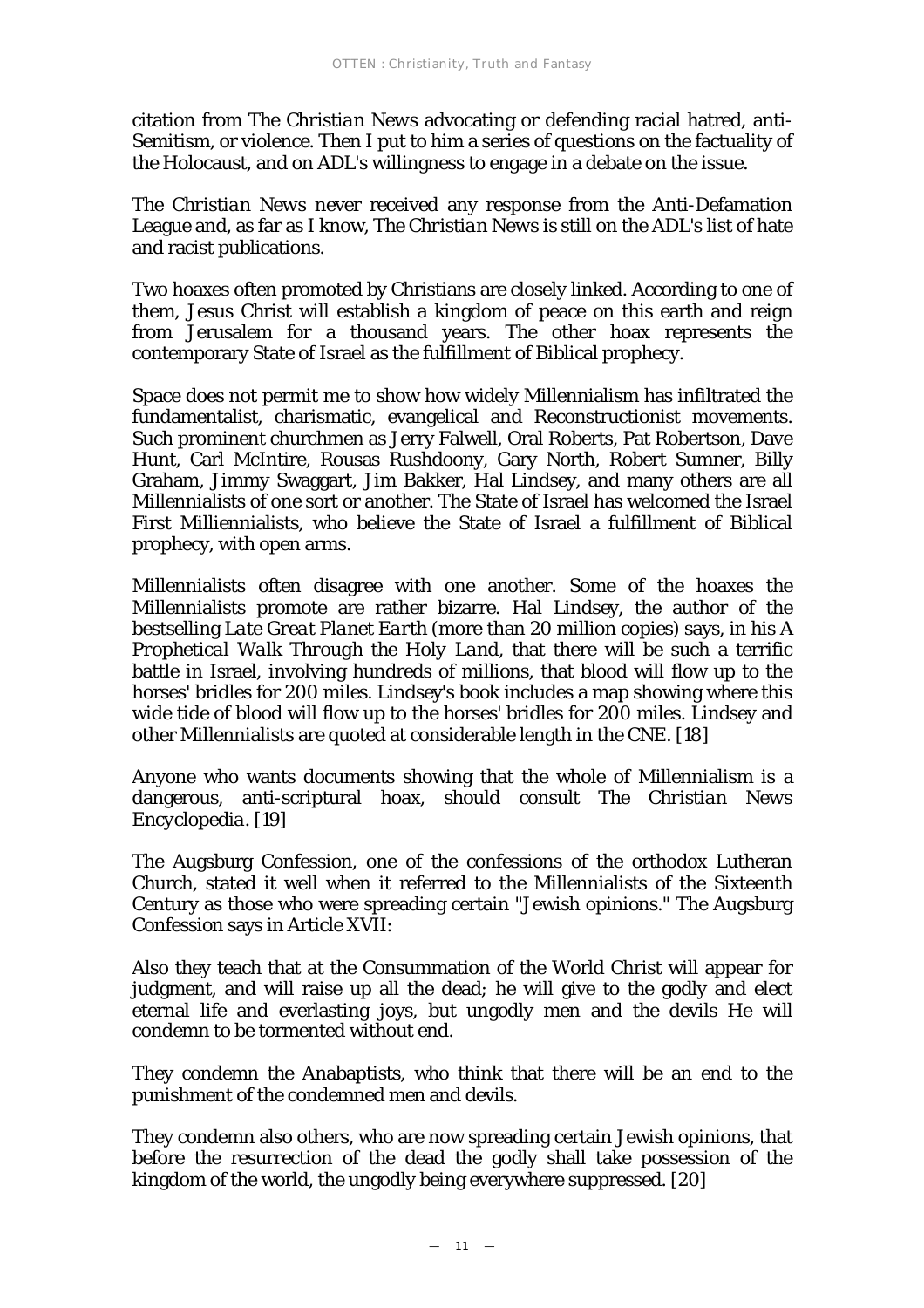The Lutheran Church-Missouri Synod in its Brief Statement correctly confesses after listing numerous Bible passages: "According to these clear passages of Scripture we reject the whole of Millennialism, since it not only contradicts Scripture, but also engenders a false conception of the kingdom of Christ, turns the hope of Christians upon earthly goals, (1 Cor. 15:19; Col. 3:2), and leads them to look upon the Bible as an obscure book." [21]

Another widespread delusion among Christians is that today's Jews view the Old Testament in the same way as Christians, and that the Old Testament is the chief Jewish scriptural authority.

Jews today insist that the Talmud is their highest religious authority. They consider it to be far more authoritative than the Old Testament. When I was in Israel last year, various Israeli guides and leaders repeatedly told me that the Talmud was their most authoritative source of religious truth. A new translation of the Talmud is now in the process of publication. *The Christian News Encyclopedia* includes some 160 pages from the 34-volume Socino edition of the Talmud. [22] Few churchmen have studied the Talmud. Hardly anyone at Concordia Seminary, St. Louis, has checked out the edition of the Talmud in the seminary's library. Almost all the pastors and professors we asked about the Talmud say they had not read even a few pages.

Those who have read what Luther wrote about the Talmud should have at least some idea of the gross immorality and lies found in the Talmud. Fifty and more years ago some of the orthodox theologians of The Lutheran Church-Missouri Synod, such as Lutheran Hour speaker Walter A. Maier, did not hesitate to point out the lies, racism, and immorality in the Talmud. The standard of morality promoted in the Talmud gives Israel the right to take land away from Arabs who have owned it for centuries. Today it seems that even many conservative theologians hesitate to expose the Talmud for "fear of the Jews."

The Talmud reports that the Emporer Hadrian slaughtered some 800,000,000 million Jews at a time when most historians say there were about 2,000,000 Jews in Palestine. Gentiles are said to have fertilized their vineyards for seven years with the blood of Israel without using manure. Sixty-four million Jewish children, according to the Talmud, are supposed to have been slaughtered by the Gentiles in Bethar. Another section of the Talmud says that the Romans killed 4 billion Jews or "as some say" 40 million Jews. The blood of the slain Jews is to have reached the nostrils of the Roman horses and then, like a tidal wave, plunged a distance of one or four miles to the sea, carrying large boulders along with it, and staining the sea a distance of four miles out. The bodies of Jews slain by the Gentiles were used to build a fence around Hadrian's vineyard, which is said to have been eighteen miles square and the blood that was saved from the tidal wave was used to fertilize the vineyards for seven years. [23]

Most Jews today are scarcely familiar with the Old Testament. They reject the real message of the Old Testaments the Messiah, Jesus Christ, and salvation only in Him.

The Roman Catholic church has long maintained that some of its saints have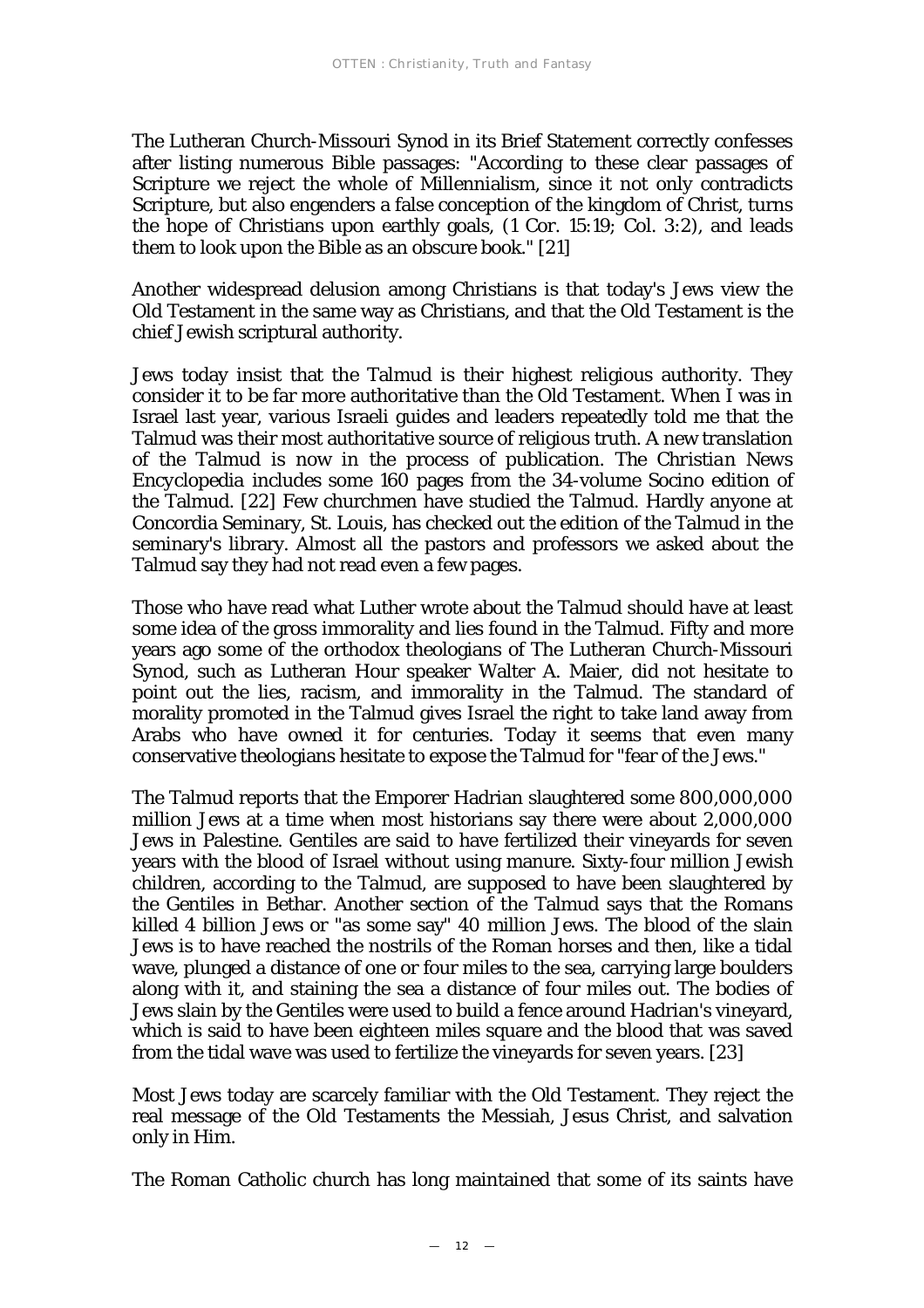been able to raise people from the dead and that the Virgin Mary appears to some of them. An advertisement of *Raised From The Dead, True Stories of 400 Resurrection Miracles* by Father Albert J. Hebert, a book which has the imprimatur of Rome, says:

The raising of the dead is a miracle which, astonishing as it is, has been performed hundreds of times since the days of Christ. Our Lord told His Apostles to raise the dead (Matt 10:8), and over the centuries many saints have done so - particularly great missionaries like St Francis Xavier, St Patrick, St Vincent Ferrer, St Hyacinth, and St Louis Bertrand, but also a multitude of other saints. The stories of these resurrection miracles are amazing: they include the raising of persons who had drowned, or persons with mutilated bodies, of persons who had been hanged, and of those whose bodies had already suffered decay, been reduced to skeletons, or been buried for several years. [24]

Some Charismatics have requested us to publish their reports about Charismatics raising people from the dead. We asked them for the evidence but they never supplied us with any. Kenneth Copeland, a Charismatic who denies the deity of Christ and speaks in tongues, reports in his April, 1987 *Voice of Victory* that a leading African Charismatic has raised seven people from the dead. [25]

Oral Roberts, one of the leading Charismatics of our day, says that he has spoken face to face with a 900-foot Jesus. Roberts and other Charismatics continually claim that God speaks directly to them, particularly when they are in need of money. There are millions who believe this hoax.

Dr. Percy Collett, who has been widely promoted by Charismatics, including the Full Gospel Businessmen's Fellowship, claims that for almost six days he was literally in heaven. An advertisment promting Collett says: "For  $5\frac{1}{2}$  earth days he talked with God the Father, the Son, the Holy Spirit. Elijah, Elisha, Abraham, Moses, Paul and others. He viewed the mansions of the saints, and toured the buildings NOW under construction." [26]

Dr. Richard E. Eby, who claims that after he died Jesus sent him back to earth to tell people the truth, is now being promoted by charismatics. The Charismatic Full Gospel Business Men's Fellowship says that

In 1972, Dr. Eby fell two stories to his death. His blood had drained out into the ground from his crushed skull. He was instantly in a new body with the Lord. He shares this unique experience in Heaven with Jesus Christ as well as the dramatic return to life in his earthly body. He describes the marvels of life after death, and as a physician he includes a vivid description of his immortal body. Jesus sent him back to earth to tell the truth. Everyone has wondered about life after death - is it true? Where will I go? Is there really a Heaven? A Hell? This is your opportunity to meet someone who has actually experienced death and restoration, and find the truth for yourself.

Jimmy Swaggart, one of the tongues-speaking and healing Charismatics who has promoted Collett, said: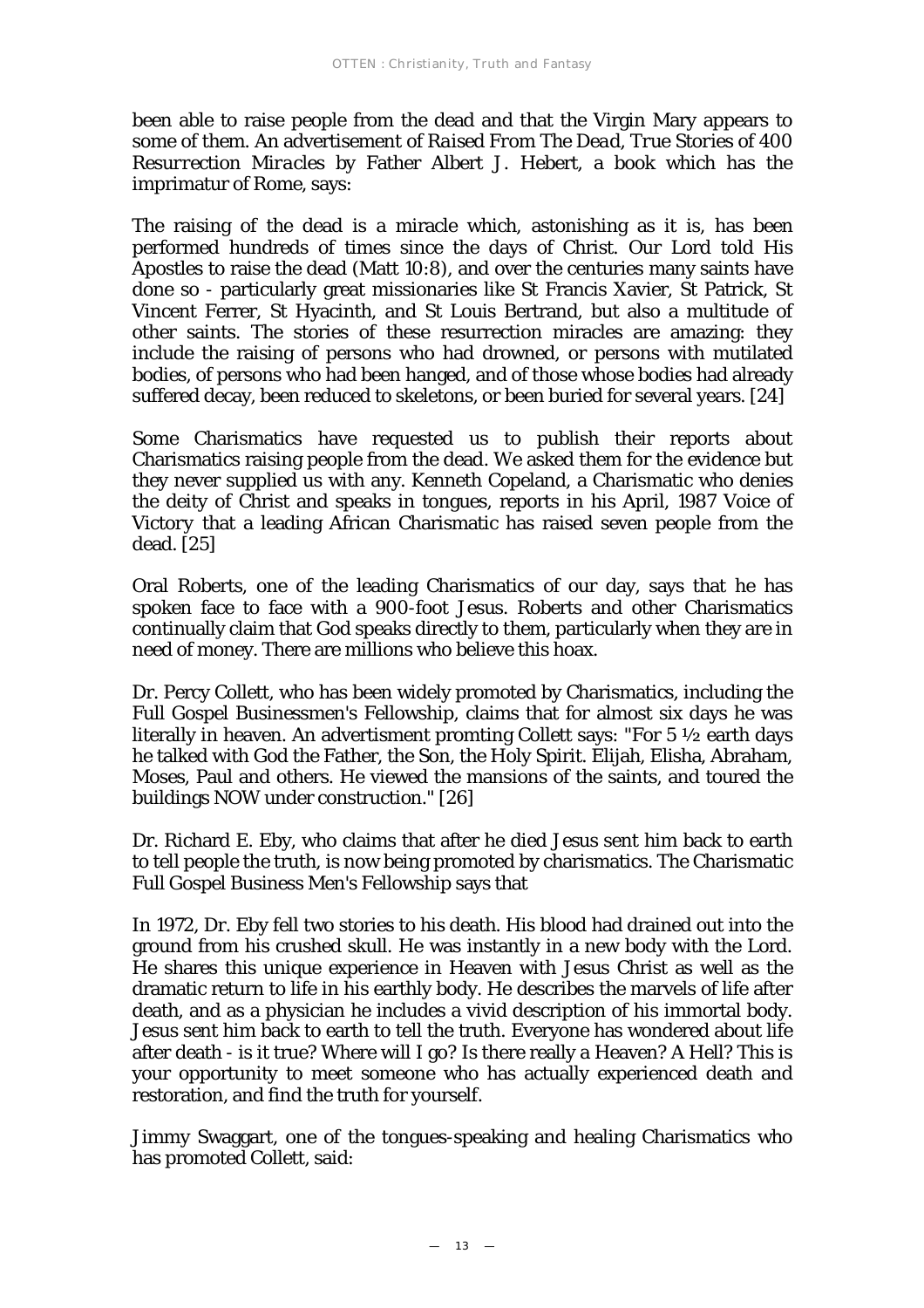... you are going to be literally elated, excited and thrilled at what Dr. Collett is going to share. I could talk to His man for 10 years and never scratch the surface - what he saw, what has happened to him, and the move of the Holy Spirit, within his life ... He has thrilled my soul and I think he's going to thrill yours as well . . [27]

*The Christian News* has for many years exposed the hoaxes promoted by such leading Charismatic preachers as Oral Roberts, Kathryn Kuhlmann, Jim Bakker, Jimmy Swaggart, Kenneth Copeland, Jack Coe, and others. [28]

God speaks to man today through His Word, Holy Scripture, which is powerful and efficacious. [29]

The Charismatics, and visionaries who accept the testimony of those who claim the Virgin Mary spoke to them at Fatima, Medujgorje, and elsewhere have been among those who accepted the Shroud of Turin as the Shroud of Jesus. However, even some conservative and evangelical Christians also believed the Shroud of Turin was the Shroud of Jesus, as we noted in a *Christian News* editorial titled: "Admit Mistakes - Even Some Conservatives Believed in Hoaxes - Recognize the Shroud of Turin is not Shroud of Jesus." [30]

Millions of pilgrims have gone to Turin and many of them claim to have witnessed miracles. Such conservative publications as William Buckley's *National Review*, Billy James Hargis' *Christian Crusade*, *Human Events*, and even such scientific journals as the *American Medical News* and the *Industrial Research Development* have published articles and editorials supporting the hoax that the Shroud of Turin is the Shroud of Jesus. Some of our conservative friends took sharp issue with us for maintaining that the Shroud of Jesus was not the Shroud of Turin.

Rev. Jeff Gavin, a Lutheran Church-Missouri minister in Decatur, Illinois, commented:

I am writing to comment on your article "The Shroud of Turin Is A Hoax," April 12, 1982.

I never considered *The Saturday Evening Post* to be a theological publication, yet compared to your article and your "scholarship" it appears I must reconsider my evaluation of the *Post*.

For some years, I have been interested in the Shroud, and must agree with the *Pos*t's conclusion "The man of the Shroud suffered, died and was buried the way the Gospels say Jesus was." You neglect to mention that Dr. McCrone was the only dissenting scientist among the STURP team of 40 scientists. The conclusion reached by the others all indicated that the Shroud cannot be proven a hoax. What Dr. McCrone did find on the Shroud was not paint but iron oxide, a substance found in paint but also found in blood.

The amount of physical support for the authenticity of the shroud has filled many books and articles. I suggest you study some of them before you make your own conclusions.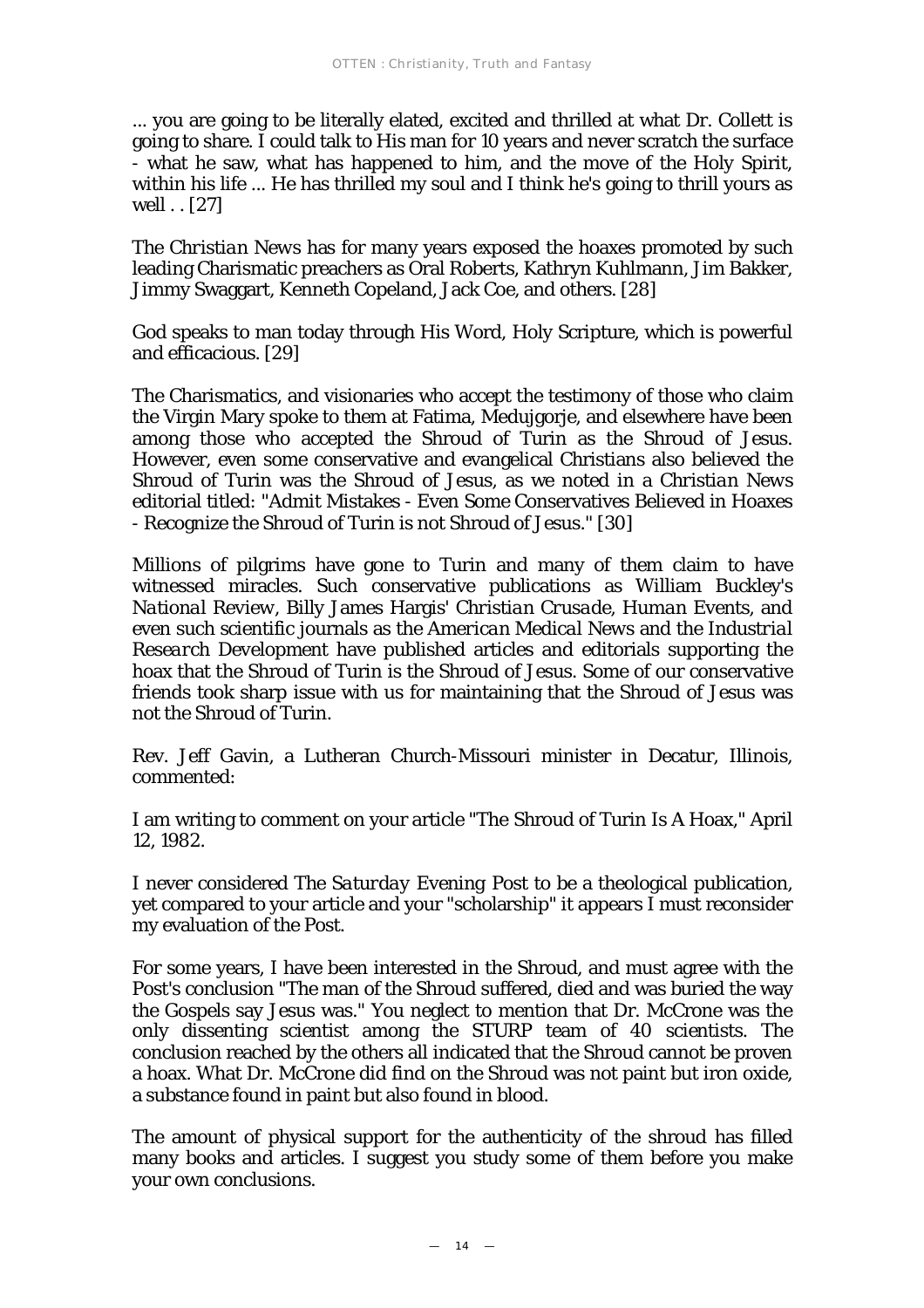Let me conclude by quoting a Biblical scholar far more knowledgeable than either of us. Dr. David P. Scaer of the Concordia Theological Serninary writes concerning the Shroud of Turin in an article in the C.T.Q. [*Concordia Theological Quarterly*] Jan. 1979 issue: "The image on the Shroud of Jesus portrayed in the Gospels ... there is therefore no valid theological objection to identification of the Shroud of Turin as the Shroud in which Jesus was buried.

While we have often commended the Concordia Theological Quarterly (formerly *The Springfielder*) and have urged readers to subscribe (*Concordia Theological Quarterly,* 6600 North Clinton Street, Fort Wayne, Indiana 46825), we still insisted that the Shroud of Turin was not the Shroud of Jesus. We did not retract our editorials on the shroud being a hoax simply because various scientists and even some orthodox Christian professors concluded that the Shroud of Turin may very well be the Shroud of Jesus. The Shroud of Turin is not the only hoax some orthodox Christians accept as fact. The October 14, 1988, *Washington Times* reported in a story titled Triple Testing Finds Shroud Medieval Fake:"

Turin, Italy-The Shroud of Turin, revered by many Christians as the burial cloth of Jesus Christ, has been shown by carbon-dating tests to be a fake from the Middle Ages, the Roman Catholic church said yesterday.

But Vatican officials said the mystery of how the blood-stained image of a crucified man has appeared on the yellowing cloth was still unsolved and the shroud would remain an object of veneration for the Church.

Turin Cardinal Anastasio Ballestrero told a news conference that tests by three laboratories - in England, the United States and Switzerland - showed with 95 per cent certainty that the cloth dated from sometime between 1260 and 1390.

The results of the carbon-dating tests should again show the folly of accepting as fact all the stories of visions, healings, relics, etc., which Rome, the charismatics, and even some misguided churchmen at times promote. Christians should not accept any hoax as a fact.

Other hoaxes *The Christian News* has exposed include the "new morality" and "situation ethics," the idea that sinful acts are permissible in various situations, thus superseding the teaching of the Bible. The veneration accorded such unrepentant adulterers as Paul Tillich and Martin Luther King, Jr. shows to what extent many within the various churches have swallowed these unscriptural notions.

Last but certainly not least among the hoaxes exposed in *The Christian News* is the Holocaust, the alleged slaughter of some six million Jews, most of them by gassing, in a planned attempt at extermination by the German government in the Second World War. Those not familiar with *The Christian News* may be surprised to learn that we have published hundreds of items supporting the Holocaust theory, and numerous letters defending the case for the Holocaust.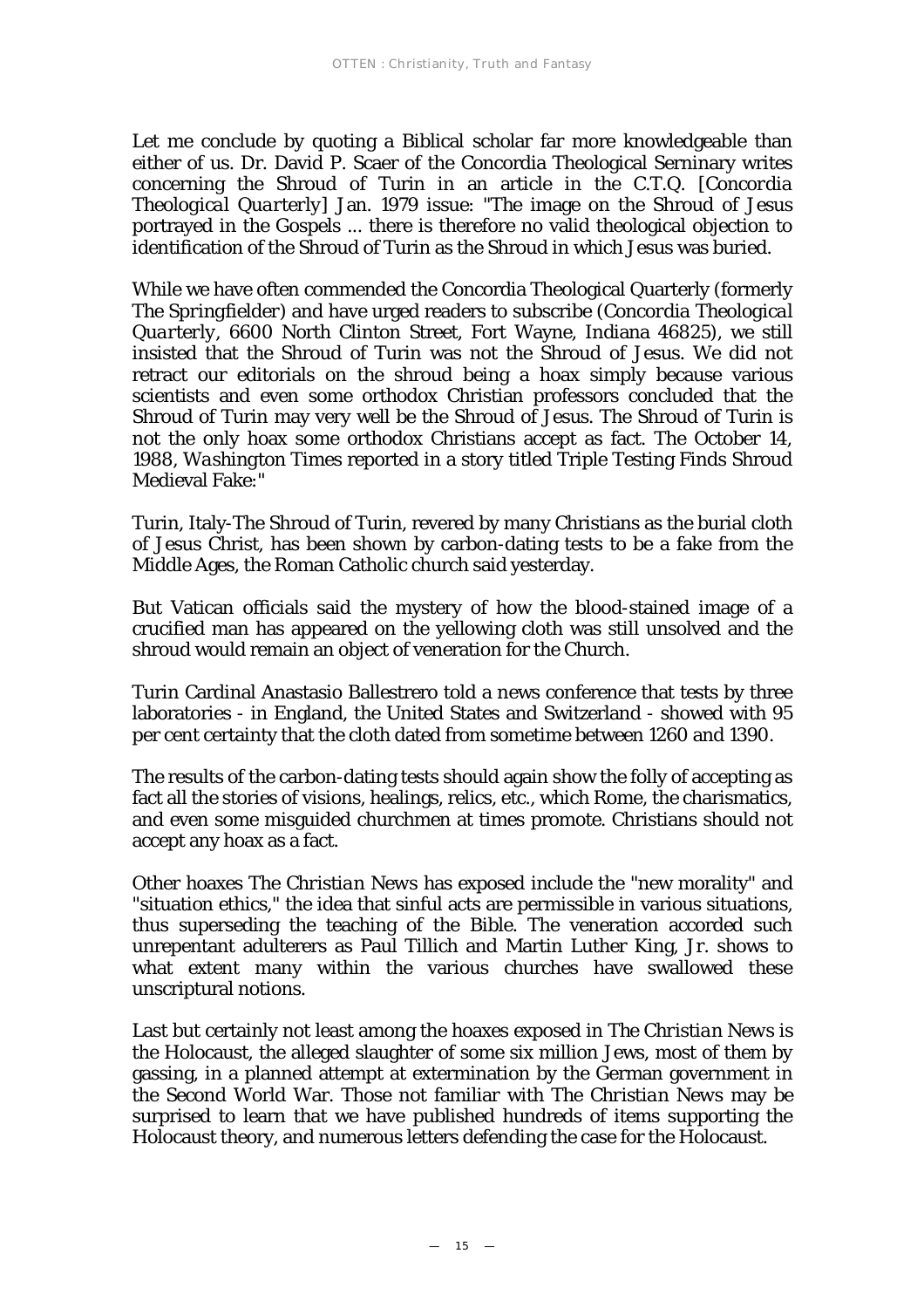#### **The Revisionist Side**

While *The Christian News* has given those who are convinced that the Germans exterminated six million Jews plenty of space to defend their position, the paper has also published a good number of articles, letters, and reports by Revisionists who question the Holocaust story. Some of these articles, in the sections on the Holocaust, Revisionism, Israel, Jews, Germany, Millennialism, and Germany, have been reprinted in *The Christian News Encyclopedia*. We have included photographs of various documents pertaining to the Holocaust.

My father was a friend of Dr. Austin App, a Christian Revisionist honored at your conference last year. When Dr. App published his booklets on the Holocaust, he sent us copies and they were reviewed in *The Christian News* at a time when others hesitated to even mention them. [31] We also published a long statement from a liberal pastor who took issue with Dr. App, and then printed Dr. App's response. [32]

Some of the Revisionists whose writings have appeared in *The Christian News* are Mark Weber, Arthur Butz, Bradley Smith, Charles Weber, Jim Keegstra, Clarence Lang, Ernst Zundel, Walter Bodenstein, Robert Faurisson, Ratibor Ray M. Jurjevich, Martin A. Larson, William Stäglich, and Ditlieb Felderer. [33] We have repeatedly invited readers who disagree with the Revisionists to send us articles and letters showing where the Revisionists are in error. Many of our readers, some tell us the vast majority, including most of the thousands of clergymen and professors who receive *The Christian News*, accept as absolute fact that the Germans exterminated approximately 6 million Jews during World War II. We have noted, however, that some, particularly among our younger readers, are seriously questioning the Holocaust.

#### Last year when *The Christian News* reviewed Thies Christophersen's *The Truth of Auschwitz, The Christian News* published this special notice:

If any reader knows of someone who was at Auschwitz who is able to refute Thies Christophersen, or anyone who can show that Christophersen is either lying or sadly mistaken, please contact *The Christian News*. *The Christian News*  is particularly interested in publishing a statement from someone who actually saw the gas chambers at Auschwitz, where some four million Jews are said to have been gassed by the Germans. [34]

Christophersen was at Auschwitz when the Germans were supposed to be gassing millions of Jews, and states that there were no gas chambers and no mass extermination of Jews in Auschwitz.

Fred Leuchter, one of the leading U.S. experts in the construction of gas chambers, accepted the notion that the Germans exterminated some six million Jews before he made a thorough examination of the matter last year. *The Leuchter Report - the End of a Myth - An Engineering Report on the Alleged*  Gas Chamber at Auschwitz, Birkenau and Majdenek, Poland sets out the methodology and findings of the actual sites in Poland where the gassings were alleged to have occurred. Leuchter's conclusion, after inspecting the sites and analyzing samples taken from walls and floors for total cyanide content, was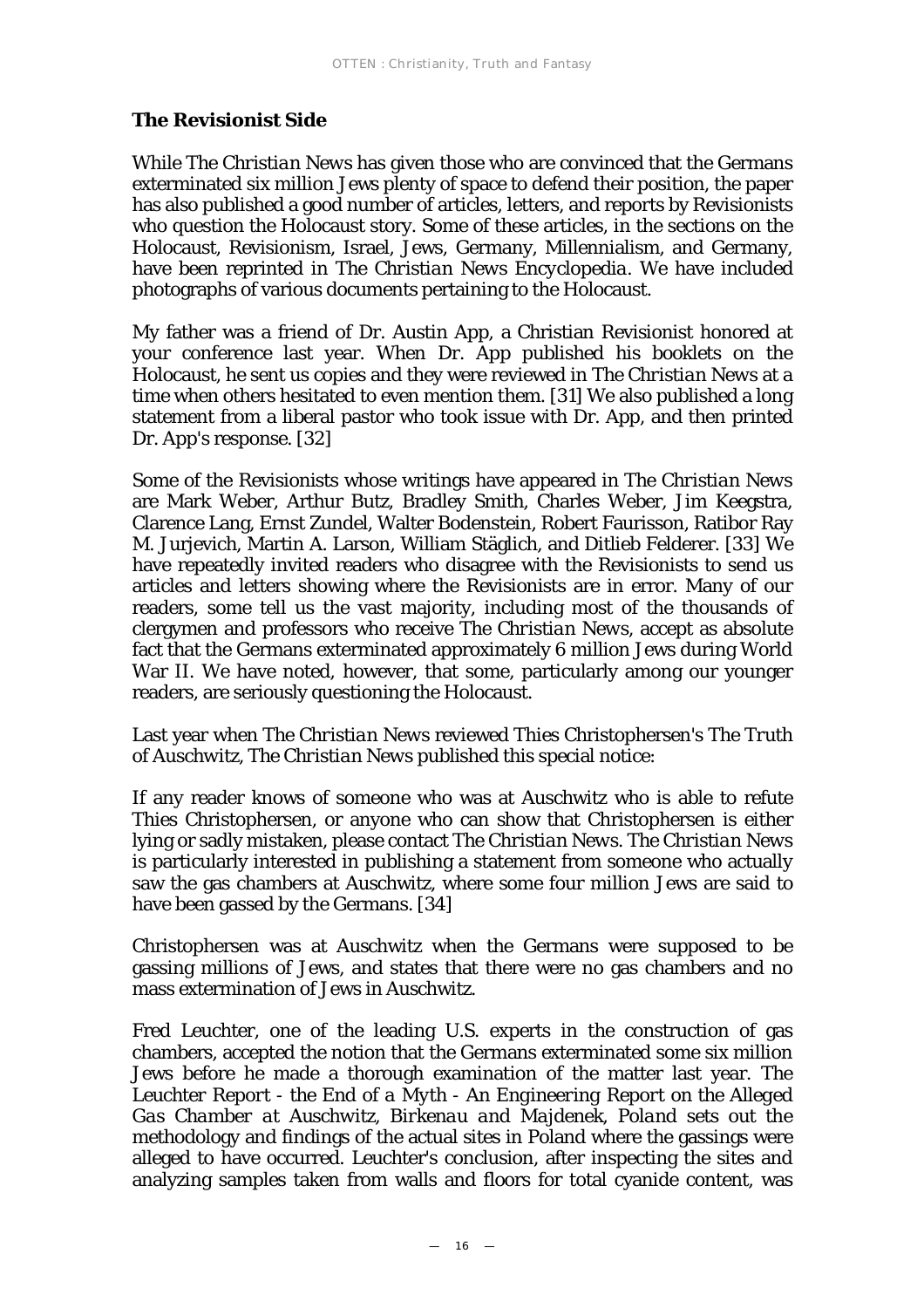unambiguous: the alleged gas chambers could not have been used, then or now, as execution gas chambers. The publisher of the *Leuchter Report* comments (CNE, 2363):

David Irving, the distinguished British historian, has called the *Leuchter Report* a "shattering" document which was instrumental in hardening his belief that the whole of the Holocaust mythology was now open to doubt. It is a document which "Holocaust" historians can ignore only at the peril to their reputations as objective scholars. After the *Leuchter Report*, the allegation of genocide perpetrated by the Germans against the Jews, using gas chambers as murder instruments, can no longer be upheld.

When *The Christian News* published a report on the Leuchter document, *The Christian News* noted:

*Christian News* welcomes a critique from anyone who still believes the Germans gassed six million Jews after he has read the *Leuchter Report*. We have made similar offers to those who still believe in the Holocaust after they have read the words of Faurisson, Rassinier, Butz, Stäglich, and Felderer. We have repeatedly discovered that those who believe the Germans gassed six million Jews have seldom read the writings of the scholars who maintain there were no gas chambers for the extermination of even a few Jews" (*The Christian News*, July 18, 1988).

Faurisson concludes his "The Problem of the Gas Chambers":

There was not a single "gas chamber" in even one of the German concentration camps; that is the truth. The non-existence of "gas chambers" should be regarded as welcome news; to hide this news in the future would be an injustice. Just as there is no attack upon religion if one portrays "Fatima" as a fraud, the announcement that the "gas chambers" are an historical lie is not an attack upon concentration camp survivors. One is merely doing one's duty by being truthful.

When *The Christian News* reviewed Wilhelm Stäglich's *Auschwitz Myth*, we made a similar challenge:

*The Christian News* now invites a response from anyone who can show that Wilhelm Stäglich's *The Auschwitz Myth* is in error. We would like to publish a review from anyone who has read the book and still believes that the Germans gassed four million Jews at Auschwitz. [35]

No critic of the writings of such Revisionists as Arthur Butz, Charles Weber, Robert Faurisson, Wilhelm Stäglich, and Thies Christophersen has ever sent us any statement showing where their writings are in error.

*The Christian News* has insisted upon careful docu mentation and has always been willing to publish the other side in any matter. It is possible for even a careful scholar to use an oft-quoted statement without first checking its authenticity. In the past we have noted that quotations can be spuriously transferred from one writer to another. One of the first quotations we exposed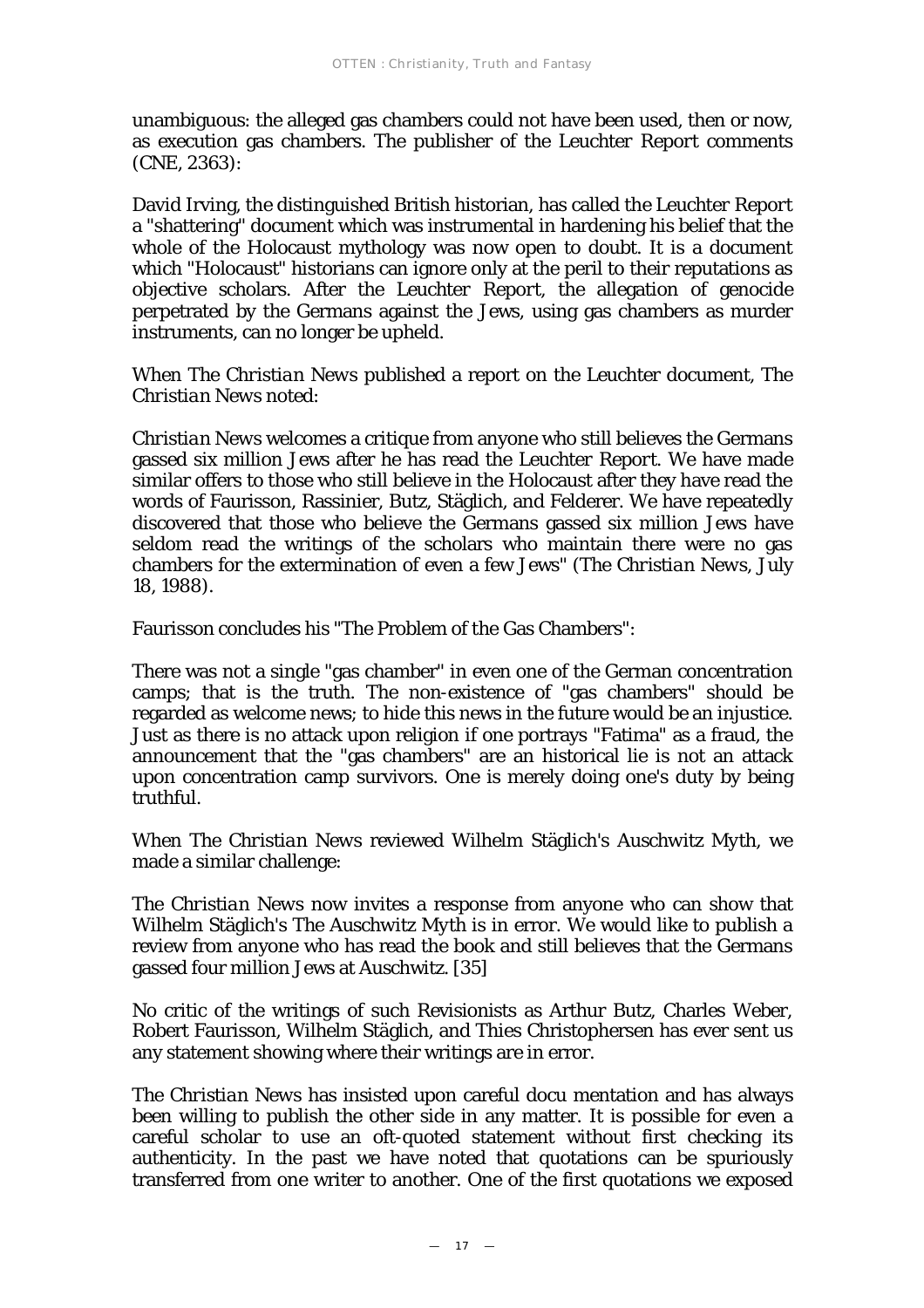as a phony was one which anti-Communists were quoting at the time. American Communist leader Gus Hall is supposed to have said, at the funeral of Eugene Dennis in 1961, "I dream of the hour when the last congressman is strangled on the guts of the last preacher ..."

Our efforts to acquire any information which would refute the Revisionists have been sincere. We wrote to both Dr. Jacob Preus, former president of The Lutheran Church-Missouri Synod and Rev. Richard Neuhaus, a prominent churchman, columnist for *National Review*, and editor of other publications, on April 3, 1984:

This year April 24 is the Annual Day of Remembrance of the Holocaust. Both of you have been among the Lutheran churchmen who have endorsed the idea of Holocaust Sunday ... You have insisted that it is a fact that some six million Jews were killed by the Germans.

*The Christian News* has published a debate on Luther, the Jews, and the Holocaust. You will note that Pastor R.H. Goetjen maintains that the Holocaust never happened. He claims that Jews say far more ruthless things about Christians in their Talmud than Luther ever said about the Jews. We are inviting you to respond to what Pastor Goetjen says. We would appreciate if you could tell us the sources of your evidence that the Holocaust did occur.

Neither President Preus nor Editor Neuhaus responded.

#### **Fostering Debate on the Holocaust**

Five years ago *The Christian News* published a front page article entitled "*The Christian News* Invites Moellering and Goetjen to 'Debate' - Theologian Blasts Critics of Holocaust - Deplores Luther's 'Anti-Jewish Tirades.'" It began:

"Nothing has been more detrimental to the reformer's reputation that his anti-Jewish tirade," says Lutheran Church-Missouri Synod theologian Dr. Ralph Moellering in the January, 1984 Cresset of Valparaiso University.

Writing in an article titled "Lutheranism and the Holocaust - The Question of Culpability," the LCMS clergyman, who is currently the pastor of Grace Lutheran Church in El Cerrito, California, takes issue with some "crazies!" These "crazies" do not believe that the Germans actually exterminated some six million Jews. They excuse Luther's harsh words against Jews because of what the Jews say in their Talmud about Christ, Gentiles, Christians, and the Virgin Mary. Moellering observes that some of these "fanatics help keep alive belief in an international Jewish conspiracy dedicated to the undermining of Gentile civilization ... [36]

One of the supposed "crazies" Moellering mentioned was Rev. Reinhold Goetjen. He referred to a letter Goetjen had written to *The Christian News*. [37] *The Christian News* invited both Moellering and Goetjen to submit essays of some 5,000 words on Luther, the Jews, and the Talmud. We invited each to submit their evidence for or against the truthfulness of the reports of the extermination of some six milion Jews. The lengthy essays both submitted have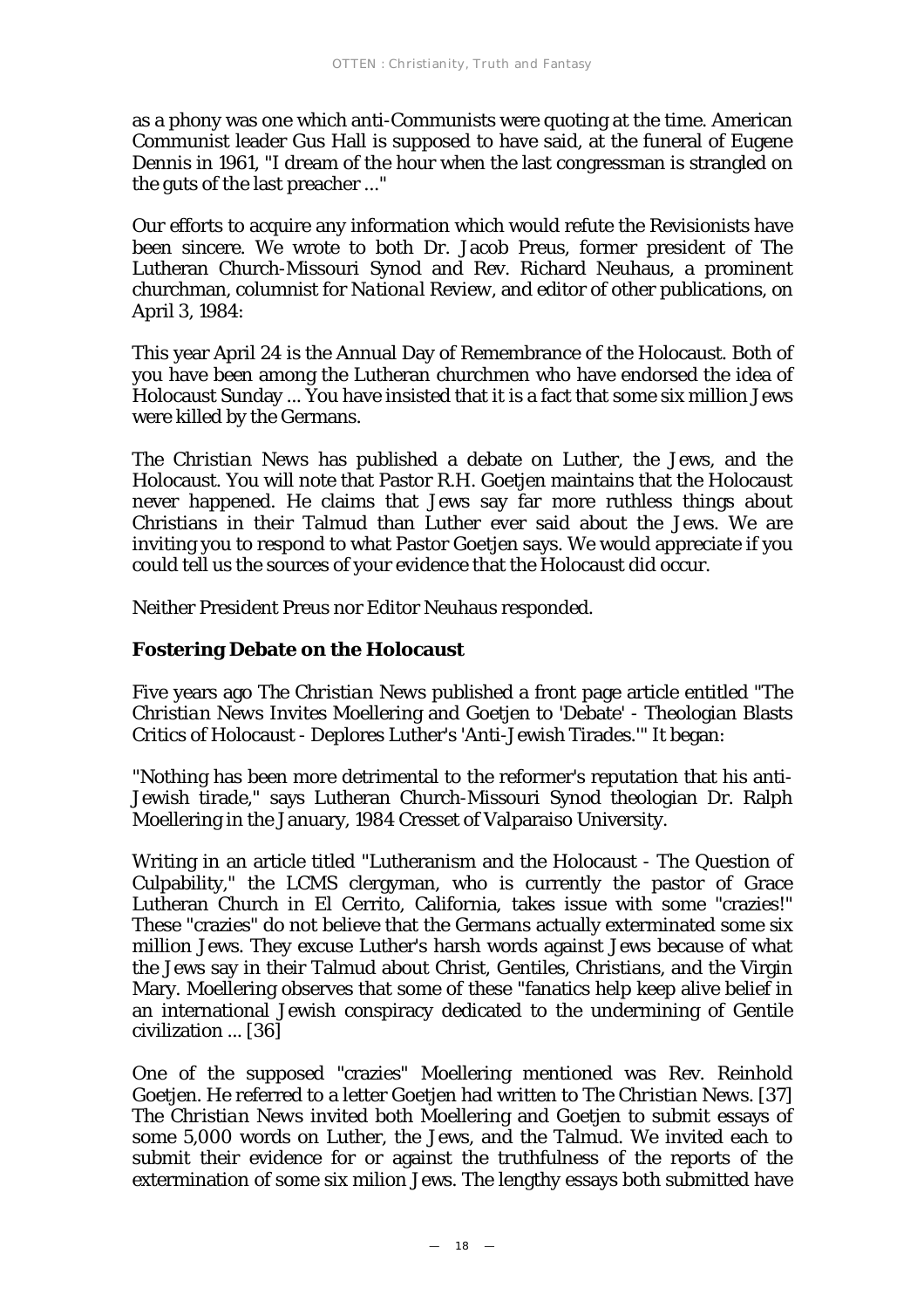been reprinted in the CNE. Goetjen sent us a rebutal to Moellering's essay, but Moellering failed to respond to what Goetjen said about the Talmud and the Holocaust. [38] At the time Moellering wrote his essay, he had not read what the leading Revisionist scholars have written on the Holocaust.

Two years ago, the Rev. Mark Herbener, who is a member of the Board of Directors of the Dallas Memorial Center for Holocaust Studies and who is now a bishop in the Evangelical Lutheran Church in America, took sharp issue with us for publishing what Revisionists were saying about the Holocaust. He said he had been sending copies of *The Christian News* to such groups as the Anti-Defamation League. We welcomed the bishop's letter and made this proposal:

The Holocaust is being debated in various European countries. Let's set up a debate on the Holocaust which will receive attention all over the U.S. Now would be a good time. Newspapers throughout the nation are mentioning the Holocaust in their reports of the current Demjanjuk trial in Israel.

Could your Memorial Center for Holocaust Studies get Nobel Prize winner Elie Wiesel, who is perhaps the chief spokesman for the Holocaust, to debate one of the leading Revisionists who claims the Holocaust is a hoax and that the Germans never gassed six million Jews? If you are unable to get Elie Wiesel or someone else to debate the Holocaust, then perhaps you or someone else familiar with the arguments of the Revisionists could debate the same subject in The Christian News. The Christian News will give each side 6,000 words to present its case, 3,000 words to respond to the opposition, and then 1,000 words for a rebuttal to the response. If you can think of a fairer arrangement, please let me know. The Christian News wants to be as fair as possible to both sides. [39]

Bishop Herbener refused to debate the Holocaust, declaring that "your proposition to debate has only wickedness in its intent." [40]

In our response to the Bishop we included this statement

The next issue of *The Christian News* will include some quotations from Wilhelm Stäglich's *The Auschwitz Myth*. An English translation of this book has just been published in this country. We welcome a thorough refutation of this book by your Center for Holocaust Studies. Perhaps you could persuade Elie Wiesel to review the book if he is unable to travel to Dallas to debate the Holocaust.

The Bishop responded:

I understand what you are after and I call it "wicked." It is called "Jew-baiting." It is one of the rankest forms of anti- Semitism I have seen. It is closely akin to racism, the kind of racism that produced the Holocaust in Germany ...

The Bishop complained that if we had been sincere about getting the real facts on the Holocaust we would have suggested a debate with some Holocaust historians rather than an author like Elie Wiesel. We responded: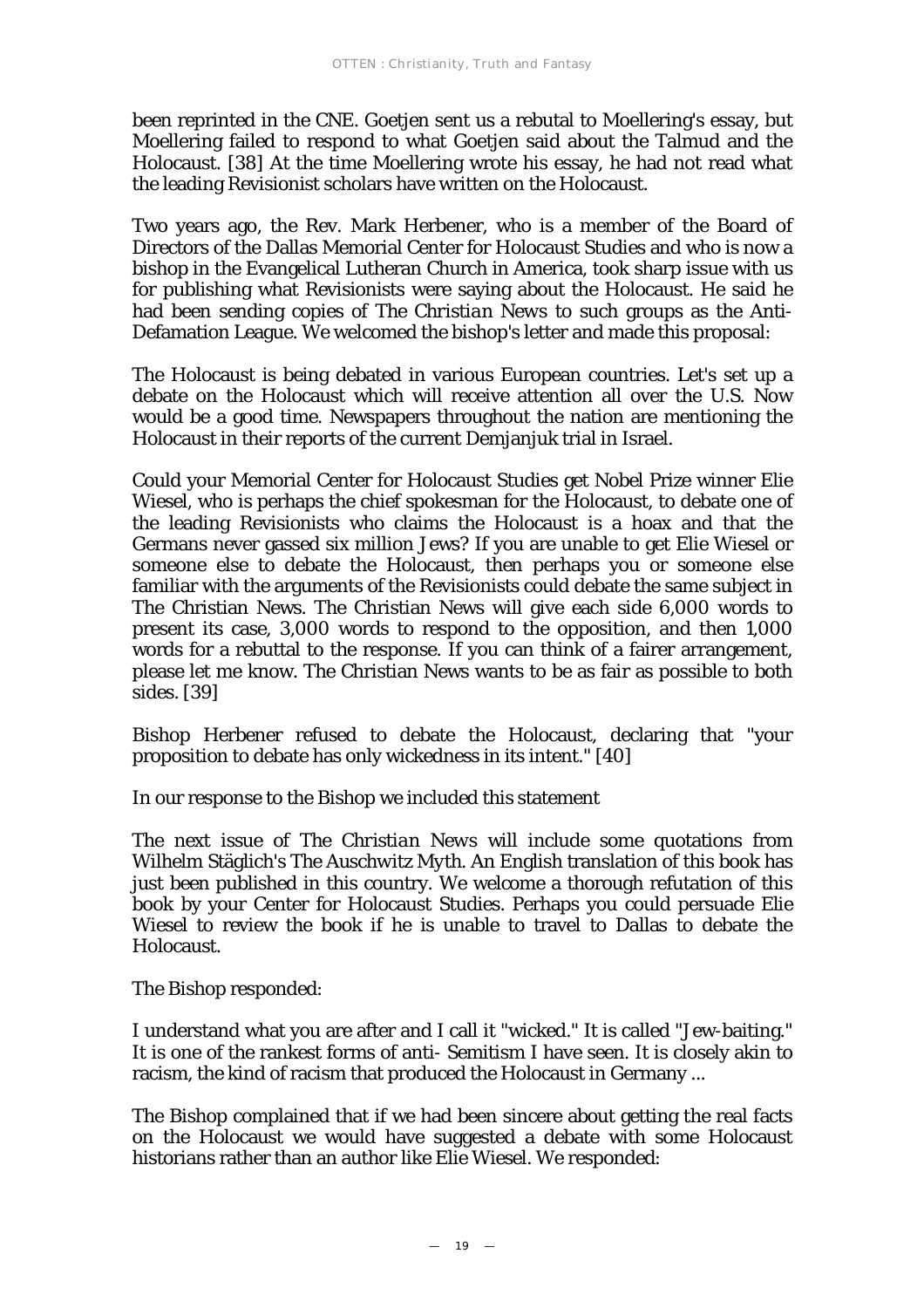We suggested that your Center for Holocaust Studies get Elie Wiesel to debate, since his is known as the chief spokesman for the remembrance of the Holocaust and the leader of the Exterminationist viewpoint. However, if you can get Raul Hilberg, John Pawlikowski, Eva Fleischner, Byron Sherwin, or Sybil Milton to debate with any of the leading Revisionists, that would be fine with us. Could you please contact them to see whether they would be willing to debate the Revisionists? It doesn't make any difference to us whom you get to defend your notion that the Germans gassed some six million Jews during World War II. [41]

We asked the Bishop some questions he had previously refused to answer:

Do you believe that Jews were gassed at Dachau during the war years, as was alleged at Nuremberg and elsewhere, or do you now concede that this story is not true? If you reject this story, why do you believe that the evidence at Dachau is less credible than the evidence for gassings at Auschwitz, Sobibor, and the other camps?

Do you believe the evidence that Jews were steamed at Treblinka? If so, why do you think that Holocaust historians now reject that evidence. If not, why not? Is the evidence for "steam chambers any less credible than the evidence for "gas chambers?"

Do you believe the story that the Germans manufactured bars of soap from Jewish corpses during the war? If so, why do you think that Holocaust historians now reject the story? If not, are you ready to condemn those who spread this story as liars or misinformed defamers?

The prominent Jewish and former Auschwitz inmate Elie Wiesel wrote in his book, *Legends of Our Time*: "Every Jew, somewhere in his being, should set apart a zone of hate - for what the German personifies and for what persists in the German." Do you agree with Wiesel?

Do you agree that spreading and supporting lies about the German nation and people is a violation of the commandment Thou shalt not bear false witness against thy neighbor?"

Bishop Herbener was either unable or unwilling to answer these questions. IHR editorial advisor Mark Weber's "Open Letter to the Rev. Mark Herbener," which appeared both in *The Christian News and The Journal of Historical Review* (Summer 1988), presented a brief and lucid case for Holocaust Revisionism. The April 13, 1987 *Christian News*, which published the challenges from "The Committee For Open Debate on the Holocaust," included an editorial which said:

*The Christian News* is sent to many church leaders, scholars, and professors who maintain that the Germans gassed about six million Jews. We hope some of them will accept the offer to debate or urge some scholar they know to accept the offer. We would appreciate it if those who accept the offer of the "Committee" for Open Debate on the Holocaust" would send us a copy of their acceptance. We have no association with their committee and want to make certain that both sides receive fair treatment. Perhaps we should also note that there appears to be a growing number of informed churchmen and scholars who no longer accept the Holocaust However, some of them have warned us that the subject is too dangerous for *The Christian News*, even if we agree to give both sides equal opportunity to express their views.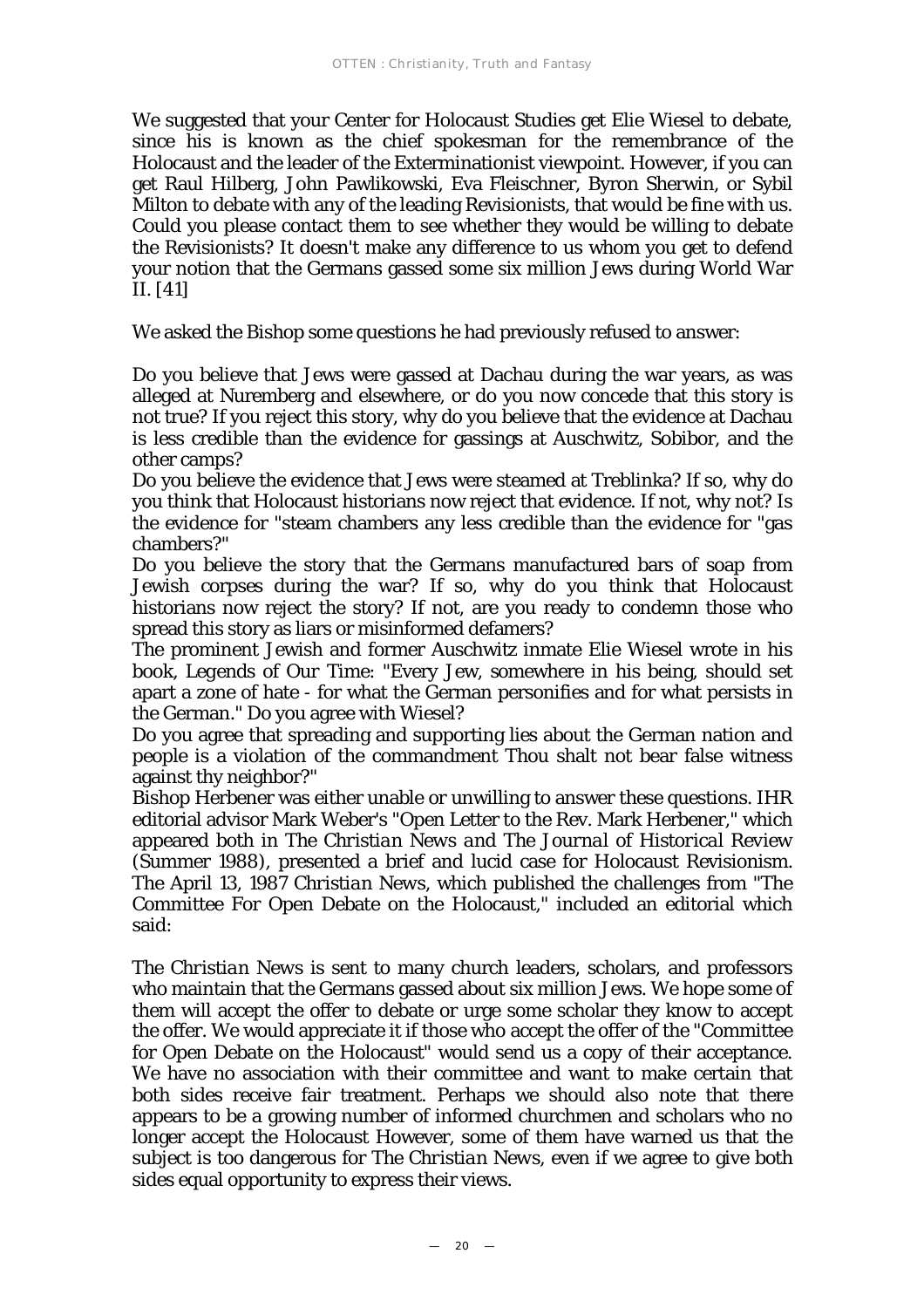The Simon Wiesenthal Center of Los Angeles was quick to reply. After accusing the Committee for Open Debate and the Institute for Historical Review of being "neo-Nazi," the Center told *The Christian News* that it is an absolute historical fact that the Germans gassed some six million Jews during WW II. When *The Christian News* suggested that the Simon Wiesenthal Center accept the challenge from the Committee for an Open Debate of the Holocaust, a spokesman for the center told *The Christian News* that just as Dr. Jonas Salk, the discoverer of polio vaccine, would never debate with a witch doctor, so the reputable historians and scholars at the Simon Wiesenthal Center would never debate with anyone who questions that the Germans gassed some six million Jews. According to the center, the gassing of the six milion Jews is so certain as to be beyond debate.

The Simon Wiesenthal Centers' chief response was to tell a newspaper in the New Haven area that *The Christian News* was publishing material from a neo-Nazi group when it published a challenge to debate the Holocaust from "The Committee For Open Debate on the Holocaust."

Dr. Harry James Cargas of Webster University in St. Louis lectures widely on the Holocaust and is known as a fearless defender of the thesis that the Germans exterminated some six million Jews. Dr. Cargas wrote in the June 26, 1987 *St. Louis Dispatch*:

Adolph [sic] Hitler tried to implement the goal of eliminating all of the world's Jews. He died on the tax rolls of the Catholic Church, never having been excommunicated ... The silence of Pope Pius XII regarding the murder of Jews is a scandal.

The Christian News wrote to Cargas:

We have been informed that you are one of the leading Holocaust scholars in the nation and that you have written several books on the subject *The Christian News* has just received the enclosed manuscript from the "Committee for Open Debate on the Holocaust" and has been asked to publish it (CNE, 2018)

However, we would like to give you or some other Holocaust scholar you know an opportunity to respond. Would it be possible for you to send us a response by September 10 for our September 14 issue? Possibly you already have an essay which answers those who question whether the Germans actually gassed some six million Jews during WW II ...

Are you willing to debate the Holocaust in a forum with someone from the "Committee for Open Debate on the Holocaust"? *The Christian News* would like to print the transcript of such a debate, particularly at the present time when the Holocaust and the Demjanjuk trial are so much in the news.

Dr. Cargas refused to send us an essay responding to the article we sent him from the Committee for an Open Debate of the Holocaust He wrote: "I am not stupid - which I would be if I engaged in any discussion of the validity of the Holocaust" [42]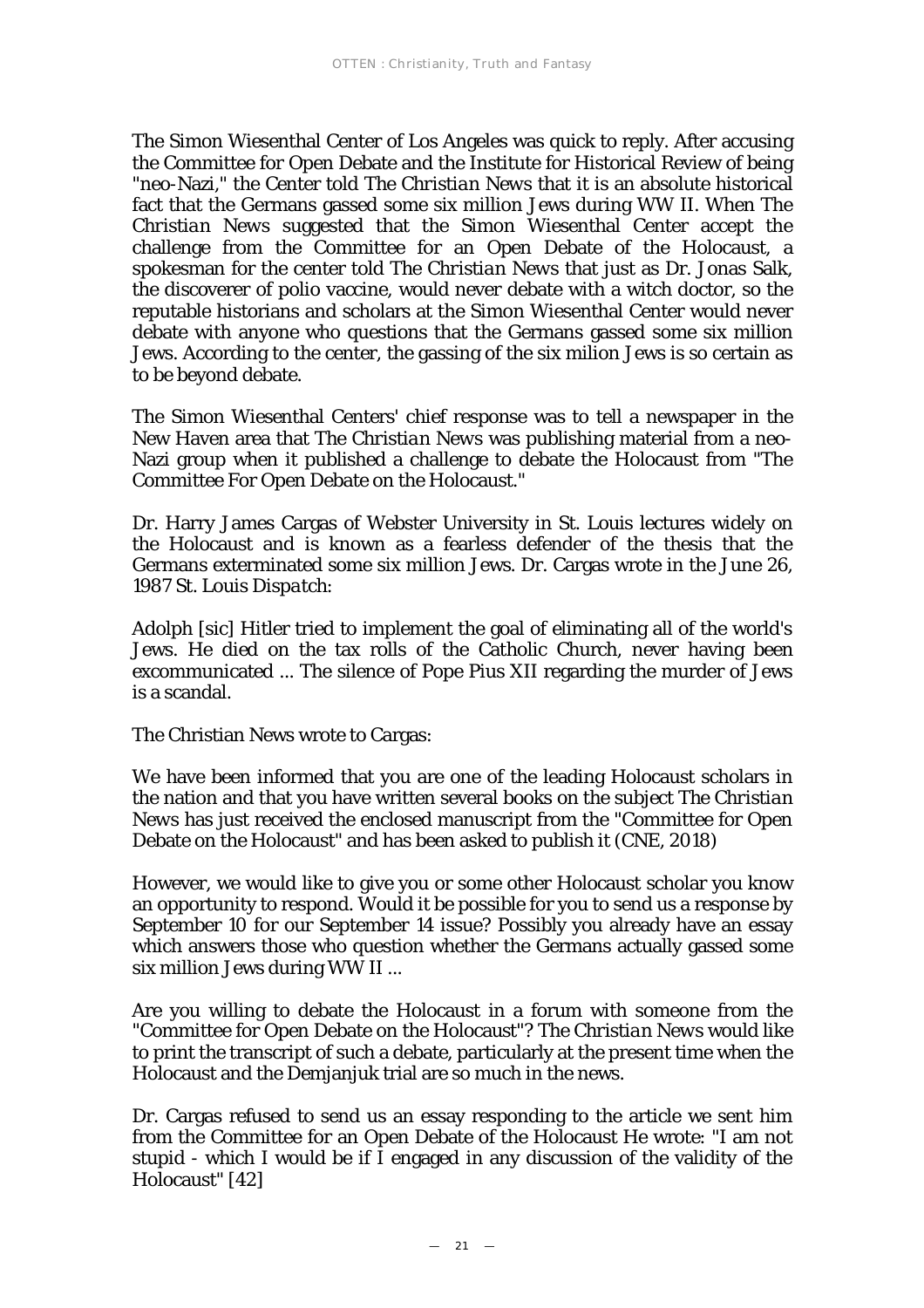#### **Peglau Answers the Challenge**

"Peglau Takes Up Gauntlet Against Revisionism - ... DEBATE OF THE CENTURY' IS ON!" A news release from the self-styled Exterminators of Revisionism, which appeared in the March 7, 1988 *Christian News*, said in part:

Defense attorney Glen Louis Peglau has informed *The Christian News* that he and a team of lawyers, theologians and congressmen are challenging the leadership of the Revisionist movement, who say the Holocaust never happened, to an open debate in Washington, D.C. in mid-February, 1989. It is already being billed as the Debate of the Centuryn by pro-Holocaust supporters. Peglau and his team will take the position that over 6,000,000 Jews were murdered by the Nazis during the reign of the "3rd Reich" in the 1930's and 1/2 of the 1940's.

It is high time we prove beyond a reasonable doubt before the whole world, in open debate before the global media, that the Holocaust was a real part of history. This must be done now to stop the ridiculous contentions of the Revisionists that the Holocaust is only a figment of the Zionists' imagination. Their antisemitic and neo-Nazi propaganda must be stopped in this generation.

"It was because *The Christian News* began a focus on the issue of the Revisionist claims that we decided to silence their ridiculous claims for all history. To say the Holocaust never existed is like saying World War II never happened. This whole Revisionist position is motivated by a pro-Nazi, anti-Semitic mentality that can no longer be tolerated in the world. The distorting of history is an affront to the whole human race. Even though Stalin murdered more human beings than Hitler did it was Hitler's intent to stamp out a whole race of people in one generation ...

"Two months ago the editor of *The Christian News* and I interviewed for television a fine West German pastor who confessed that the Nazis had killed over 6,000,000 Jews in concentration camps.

"It is also doubtful in my mind whether the Revisionists can get one responsible theologian on their side. I assure you we will have at least four of the most responsible, conservative, Bible-believing theologians on our side. These men are godly men who are above reproach. One of them may not only be a theologian, but an attorney as well, Peglau explained ...

"History will always owe a debt to the editor of *The Christian News* for his bringing the issue of the Holocaust, and the Revisionist position, to the attention of the world, and specifically to the attention of Bible-believing Christians who haven't fallen for the nonsense Revisionists have promulgated. [43]

This news release from the self-proclaimed Exterminators of Revisionism in the April 4, 1988 *Christian News* reported, in part:

Attorney Glen L. Peglau announced that America's best- selling Christian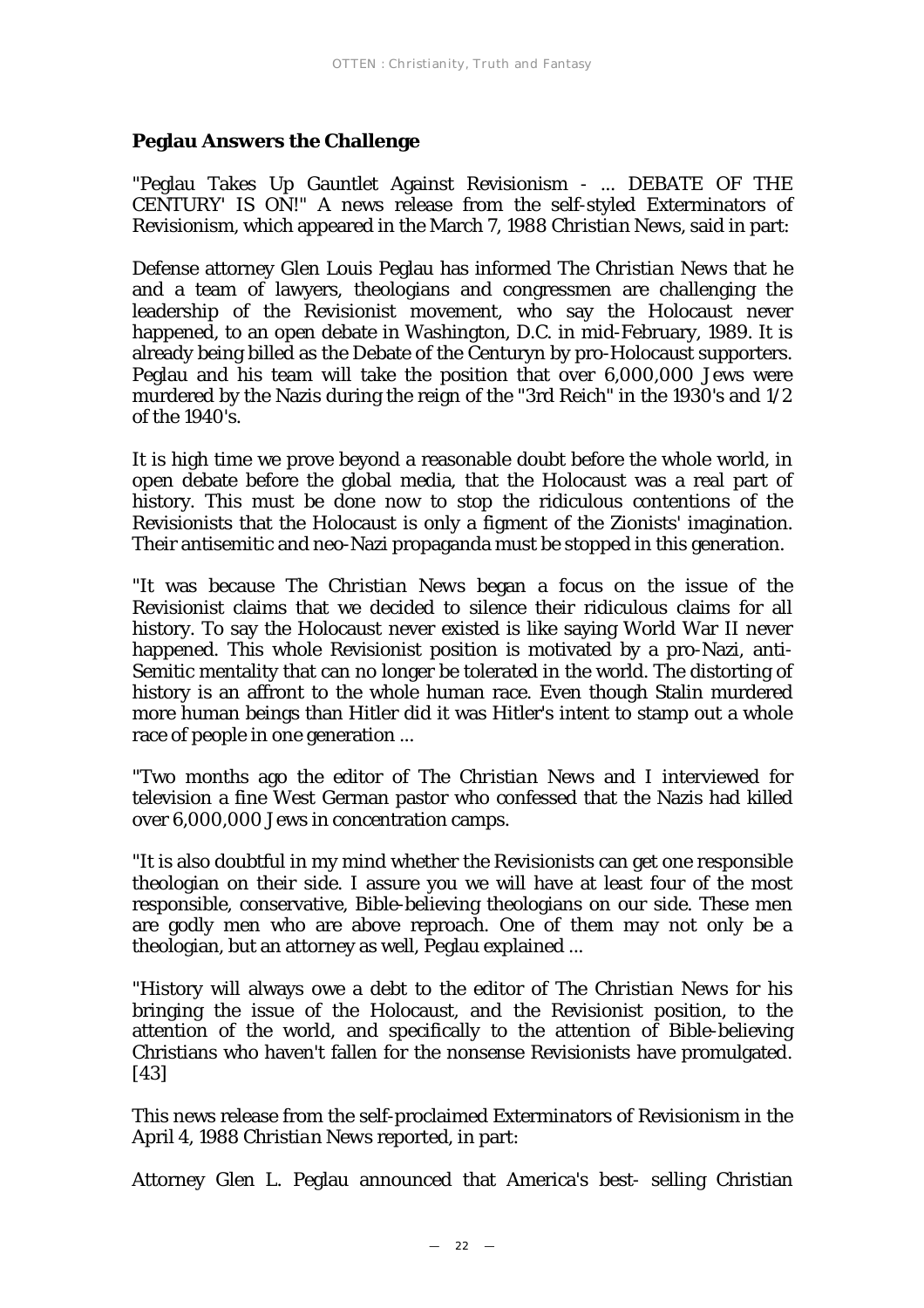author, Hal Lindsey, has agreed to be one of the debaters in the "Debate of the Century" in Washington, D.C. in mid-February, 1989, on the side of those that support the fact that over 6,000,000 Jews were slaughtered by the Third Reich" in the reign of Adolf Hitler ...

Dr. Lindsey is the most widely read Christian author in all of history ...

The Revisionists only want three or four debaters on each side of the debate. Peglau has asked for 15 debaters to be on each side of the Holocaust issue. Attorney Peglau believes that Revisionists cannot get 15 scholarly debaters for their position in the debate ...

Peglau is indeed on a course to get the greatest Christian scholars in the West to take up the cause of the Holocaust for "The Debate of the Century." It looks like Peglau is putting together the best in Christendom. [44]

"... Debate of the Century' Peglau Selects Anderson As Final Debater," a press release from the Committee to Exterminate Revisionism in the October 30, 1988 *Christian News* noted:

Defense Attorney Glen Peglau has finalized his debating team with the addition of the renowned Palm Springs, California attorney Thomas A. Anderson.

According to Peglau:

Attorney Anderson is a Christian lawyer who has served as the president of the California Trial Lawyers Association.

Anderson is a brilliant lawyer who, Peglau states, is one of the three ranking top lawyers in California, along with Melvin Belli and Marvin Michelson. Anderson is considered one of the leading debaters in modern history. Anderson is a close personal friend of Christian apologist Josh McDowell. Anderson is a lawyer's lawyer who anybody is afraid to take on in a court room. We've two of the great lawyers in modern history with Anderson and Montgomery on our team. Hal Lindsey's track record of over 50,000,000 of his books being sold speaks for itself.

#### **Honestly Seeking the Truth**

*The Christian News* has attempted to be fair to both sides in this debate by printing their news releases exactly as they send them to us. We commented in the March 21, 1988 *Christian News* in an editorial.on the debate:

*The Christian News* commends both the "Exterminators of Revisionism" and the Revisionists for agreeing to debate. It is true that *The Christian News* has had much more contact with members of The Committee for Extermination of Revisionism and with others who believe the Germans gassed some six million Jews during World War II. Several of them have for years contributed many articles to *The Christian News*. On the other hand, we have not met any of the leading Revisionists and really only know some of them through their writings.. Years ago we met the top executive of the Anti-Defamation League of B'nai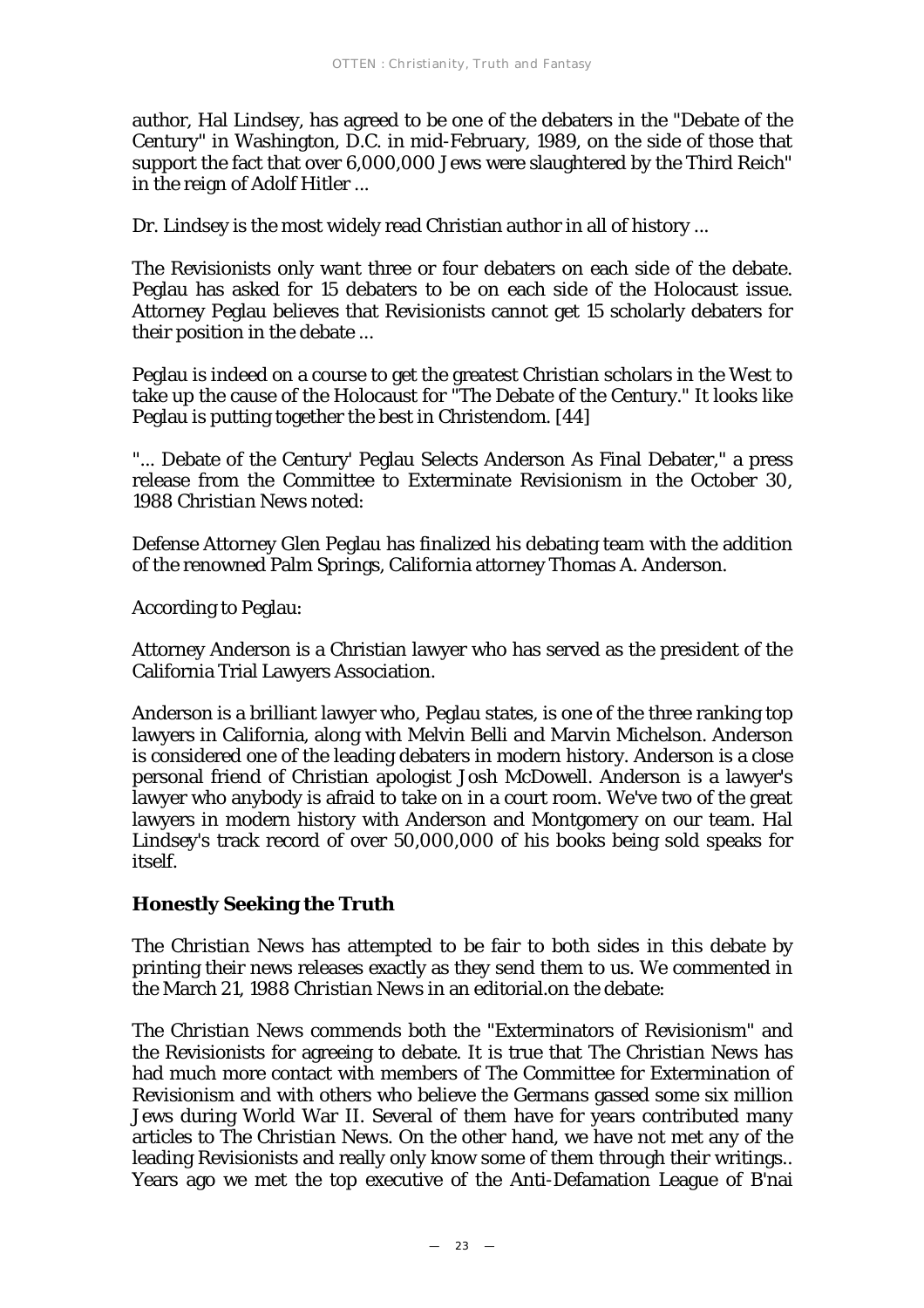B'rith and we have spoken on the phone with a spokesman for the Simon Wiesenthal Center and with Mr. Mark Weber of the Committee for the Open Debate of the Holocaust. We have confidence in the integrity and honesty of the debaters. Attorney Peglau has said he will defend the position that the Germans gassed some six million Jews during World War II. We are in accord with the theological position of most of them. While we certainly take issue with the theology of some of the Revisionists who have sent us material for publication, we have no reason to question their honesty. Some Revisionists are atheists, others accept the anti-scriptural and unscientific myth of evolution and, as Peglau has correctly observed, do not believe the Bible. A good number of Revisionists appear to be taking a rather cynical attitude toward Christian theologians who insist that the evidence clearly indicates that the Germans gassed six million Jews during World War II. They question the ability of these theologians to think clearly and properly evaluate evidence ...

We hope that both sides in this debate will keep it on a calm, low key level, where neither side resorts to emotionalism to win but where both sides carefully look at the evidence. Logic and clear facts and not feelings should govern the conduct of both sides. Honest men are persuaded by facts not by some docudramas they see on television.

Now is a good time to carefully examine the evidence for the gassing of some six million Jews. Enough years have passed to minimize the emotionalism which prevails after every war and yet we are still close enough to WW II to establish what eally happened. This is not some minor peripheral issue. The support Israel receives is based to a large extent upon the reality of the Holocaust. The leadership of major denominations in our nation urge thousands of congregations to conduct worship services which call to remembrance the gassing of six million Jews by the Germans. The Holocaust is being used as one reason various Germans, Ukrainians and other Eastern Europeans should be sent back to Communist nations.

Perhaps it would be well if both sides in the debate submit to the other side several months before the debate any documents they intend to introduce. This way all will have the opportunity to check the authenticity of the document. Such a policy could also save considerable time. While this may not be the practice followed in many debates, we consider the "Debate of the Century" to be different than many debates. Both sides should only be interested in the truth and not in winning some debate. Both sides should follow *The Christian News* long-standing motto: "Put all the facts on the table and let the chips fall where they may."

After the debate is over, we hope that one side or the other will have the courage to say to the other "Thanks. We appreciate that you have shown us the truth. We regret that we have been so sadly misled all these years and we will do our best to see that from now on only the truth is told about the Holocaust." [45]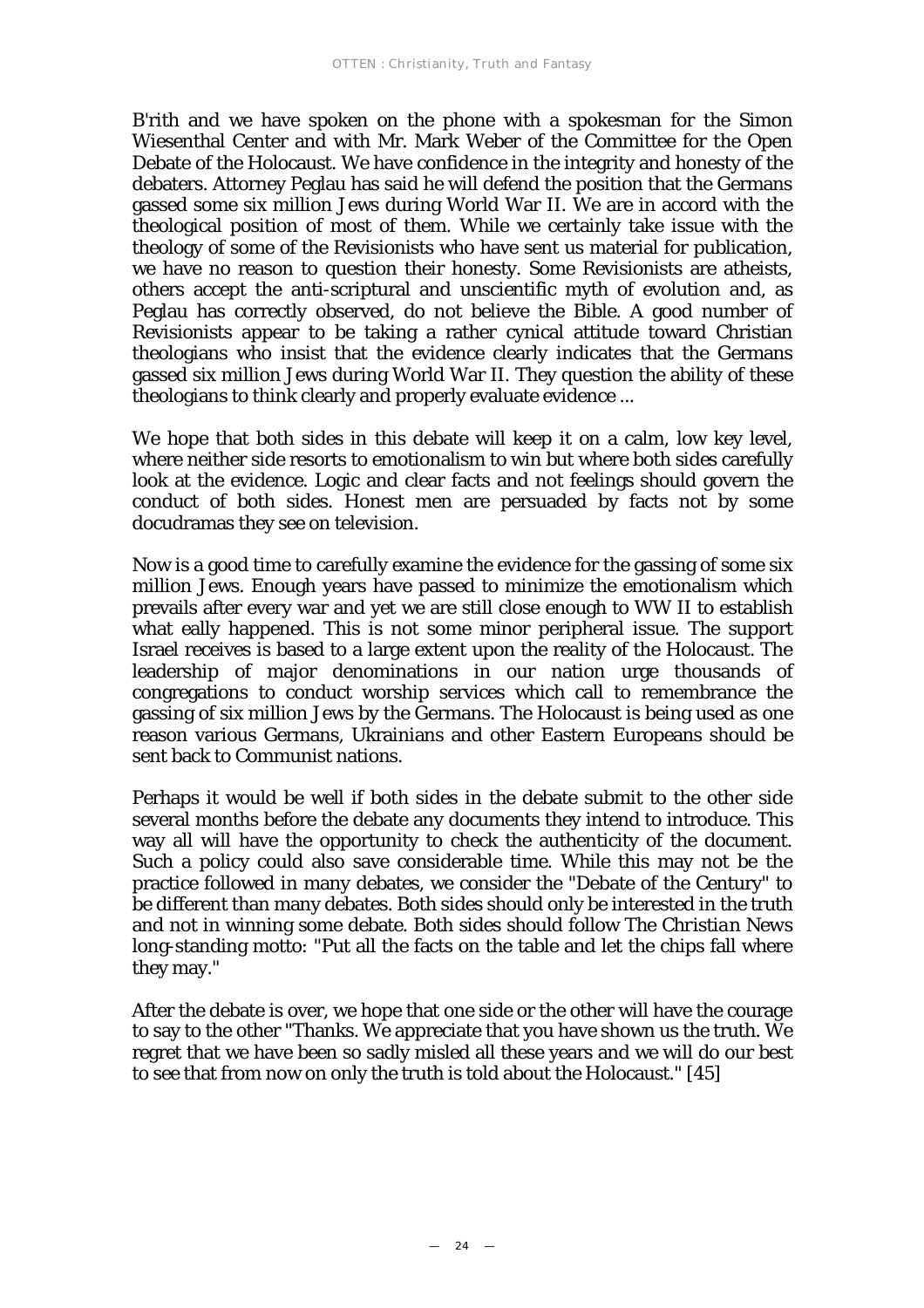#### **A Thwarted Proposal for Debate**

February 15, 1989

Mr. Glen Peglau, Chairman Committee For the Extermination of Revisionism 67660 Quijo Palm Springs, California 92264

Mr. Mark Weber and Mr. Bradley Smith Committee For Open Debate On the Holocaust Box 931098 Los Angeles, CA 90093

Dear Gentlemen:

Mr. Glen Peglau has just informed us that there may not be a debate on the Holocaust in February 21 in Torrance. According to Mr. Peglau, a team of three members of the Police Intelligence Division visited Pastor Wilbur Wacker and Hal Lindsey and "inferred" a "bomb threat." Mr. Peglau said that this was the first time such a police committee ever visited Hal Lindsey and because of the "inferred" bomb threat Lindsey has "been through hell and back."

Mr. Peglau said he was extremely embarrassed for putting Pastor Wilbur Wacker into so much difficulty and danger. Mr. Peglau expects a riot in front of Pastor Wacker's church if the debate is held as planned. He also noted that the other members of his team will be in court the day of the debate. While Mr. Peglau said he had no evidence as to who was "inferring" the alleged "bomb threat," he repeatedly emphasized that it was not the Jewish Defense League or "the Jews." While he said some "leading Jews" asked him not to go ahead with the debate, he said there was a "small minority" of Jews who thought it would be in order for him to go ahead with the debate.

Mr. Peglau said that in no way should the refusal of his committee to appear at the debate on February 21 be interpreted as a refusal to debate the Holocaust. He told us that he was now proposing a September 23 date for the debate at a secluded place in Palm Springs where there would be no danger of any riot or of bomb threats. He said that Dr. John Montgomery and Hal Lindsey are still thoroughly convinced of this position that the Germans exterminated some six million Jews and are eager to face the Revisionists and answer their arguments. Mr. Peglau noted that perhaps Bible scholar and "genius" Walter Martin will take Attorney Anderson's place in the debate.

Since I was not entirely certain what was going to happen, I made the following proposal to Mr. Peglau. Without mentioning the dates:

*Christian News* in its issue of April 3, 1989 will publish a 5,000 word (approximately) statement from each of the four debaters of both sides. Each side will then have about 20,000 words.

The May *Christian News* will publish a response of approximately 10,000 words from each team to the other side. The space can be divided up in whichever way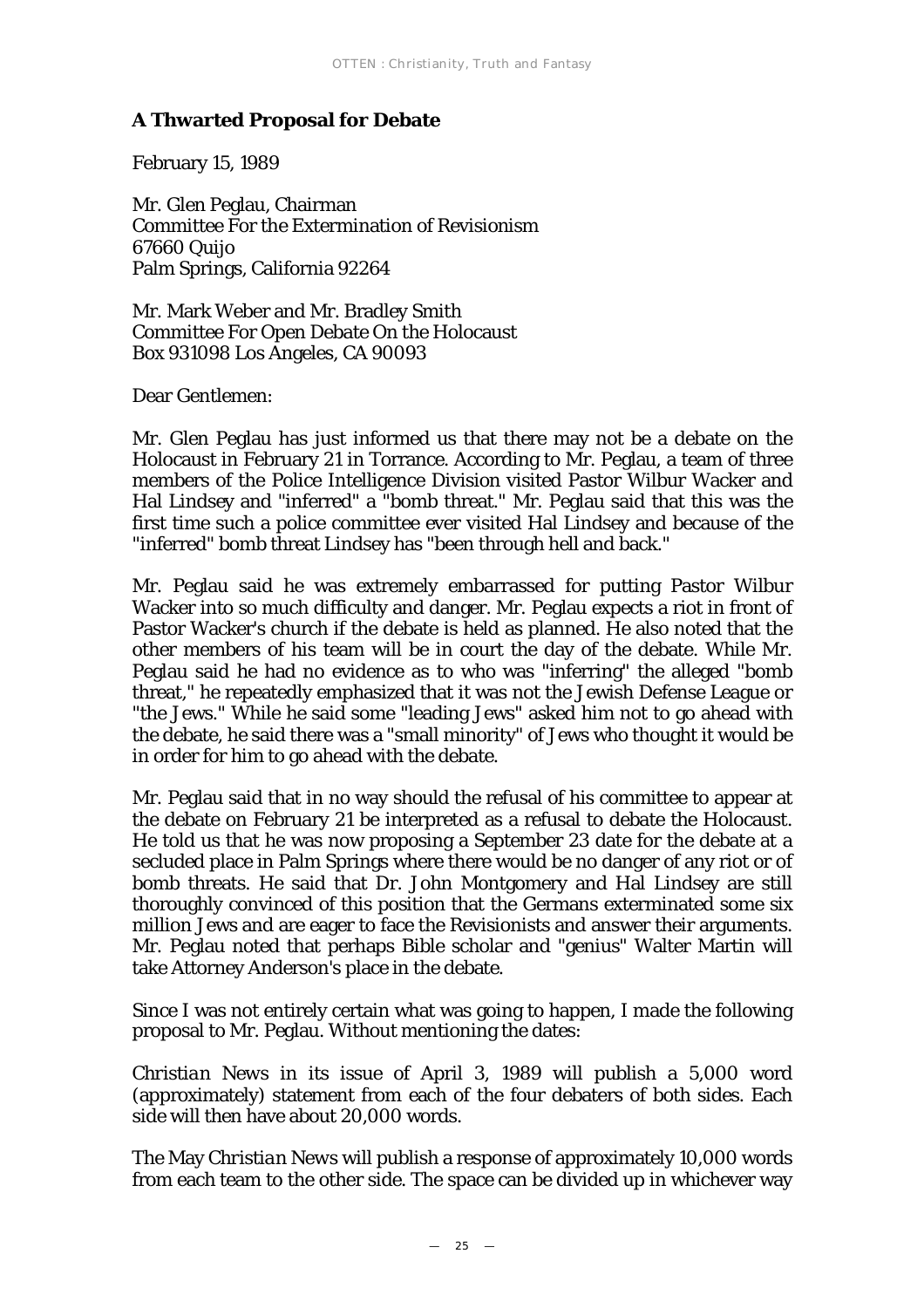a team may decide.

The June 5 *Christian News* will then publish a rebuttal to the response of each team from the opposing team. This statement should be no longer than 5,000 words.

*Christian News* should have the copy six days before the publication date.

Such an approach will give each side time to contact experts for resource information to refute the other side. The Exterminationists, for example, could consult the Simon Wiesenthal Center, such authorities as Raul Hilberg, the Yad Vashem Holocaust Museum or any other place which claims to have material to refute the Revisionists.

Mr. Peglau agreed to this proposal of a written "debate" whether or not you gentlemen are ever able to get together for a debate face to face.

It appears to me that a bomb threat should not prevent a debate, but Mr. Peglau said it was a life threatening matter and that he had a family to care for.

I will leave it up to you gentlemen to contact the various members of your team with this proposal. If the time schedule is not acceptable or if you have some suggestions to improve the format, please let us know. I would also appreciate it if the Revisionists would let us know if they, along with Mr. Peglau and the Exterminationists, will participate in the written debate we are now proposing.

#### Sincerely yours, **Herman Otten**

P.S. If one side in this "debate" sends us its statements and the other does not, we will still publish the statements we receive.

[The "Exterminationors of Revisionism" did not show up for the debate. Dr. Faurisson, Dr. Countess, Mark Weber and Bradley Smith presented the Revisionist case to four empty chairs, an audience of over one hundred people, and Los Angeles press on February 21 at the Quality Inn in Torrance, California.  $-Ed.1$ 

#### **Revisionists and Exterminationists**

*The Christian News* has probably published more material and reports from those who are convinced the Germans exterminated some six million Jews than any other religious newspaper. *The Christian News* has repeatedly invited those who are convinced that this Holocaust is a fact to send us their evidence. We have published what they have sent. Last year, when we were in Israel as a guest of Israel, we visited Yad Vashem and saw the "evidence" there for the Holocaust. Throughout our school years and entire ministry most of our teachers and associates have accepted the Holocaust as fact. As far as I know this is probably the first time I have spoken to a group where the majority probably does not believe the Germans gassed some six million Jews.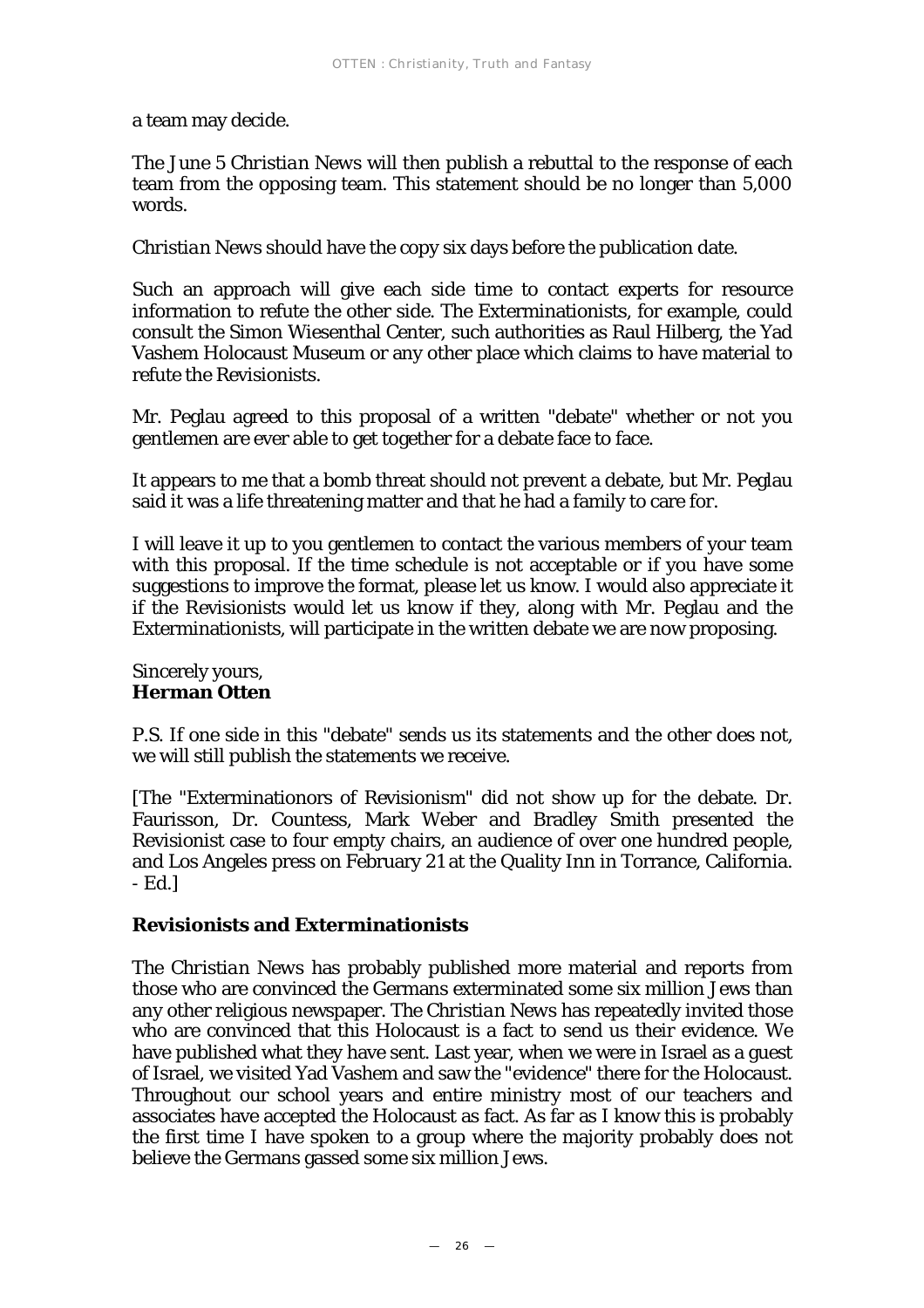While Revisionists have responded to the writings and evidence of the Exterminationists have presented, the Exterminationists seldom respond to the writings of the Revisionists. An Exterminationist like Dr. John Warwick Montgomery considers them rather unscholarly and like the works of the "flat earth" society people, even though when he made this analysis he had not yet read the scholarly writings of such leading Revisionists as Arthur Butz, Wilhelm Stäglich, Robert Faurisson, Mark Weber, Charles Weber, Paul Rassinier, Harry Elmer Barnes, Clarence Lang, Ernst Zundel, Austin App, et al. Dr. Montgomery is not alone, among those who believe the Germans exterminated six million Jews, in having read very little of what the Revisionists have widen.

The real Revisionist scholars, on the other hand, show in their writings that they are thoroughly familiar with the works of the Exterminationists.

I have repeatedly asked theologians and pastors who say they are convinced that the Germans gassed six million Jews, if they have read any of the writings of the Revisionists. Most admit they have not. Even a good number of our conservative friends who subscribe to The Christian News and who believe in the Holocaust say they don't have time to read the articles by Revisionists in The Christian News. They claim they already know the truth about the Holocaust, so "why waste time" reading about it.

They tell us that they have seen enough TV programs on the subject to know that the Germans exterminated six million Jews. Forty years ago, when we tried to tell our professors and some clergymen the truth about Pearl Harbor, WW II, and forced repatriation of thousands back to the Communists, we found out how uninformed intelligent professors and pastors could be. Thirty-five years ago we discovered how uninformed church officials could be about what was being taught at seminaries and colleges they promoted. As the years went by we discovered how modern man, with all his scientific research and great learning, could still fall for the hoaxes we have mentioned in this essay, one of which is clearly what is now referred to as the Holocaust.

While most Revisionists appear to be opposed to the construction of the Holocaust Museum in Washington, D.C., right next to some of our nations's most cherished monuments, I say let it be built! One day it will serve as a monument to the stupidity of modern man, who can still accept a hoax as a fact. Hopefully it will then serve as a reminder to study all the facts and evidence and repudiate all hoaxes.

The day is surely coming when all the evidence showing that the Germans never exterminated six million Jews can no longer be suppressed. Truth is not determined by majority vote. I learned this lesson in high school, and since then have repeatedly discovered how the majority of scholars, even within our churches, can be in error. That our presidents, senators and congressmen all are supposed to be convinced that the Germans killed six million Jews, that almost all of our nation's professors and churchmen are said to maintain that the Holocaust is a fact, doesn't make it a fact.

There is no dispute over the fact that large numbers of Jews were deported to concentration camps and ghettos, or that many Jews died or were killed during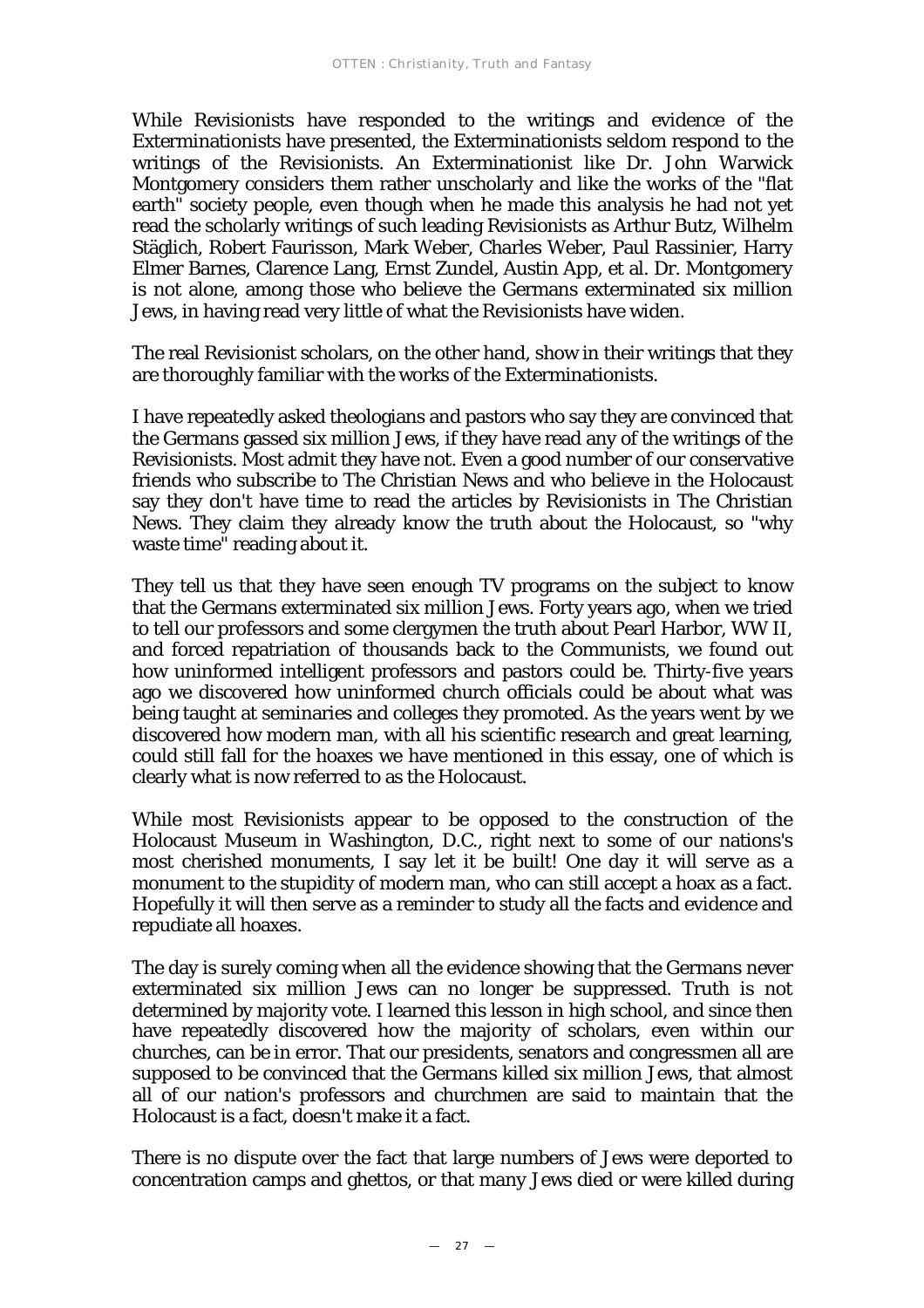World War II. Revisionist scholars have presented evidence, which Exterminationists have not been able to refute, showing that there was no German program to exterminate Europe's Jews and that the estimate of six million Jewish wartime dead is an irresponsible exaggeration. (CNE, 2918).

The Holocaust, the alleged extermination of some six million Jews (most of them by gassing) is a hoax and should be recognized as such by Christians and all informed, honest and truthful men everywhere.

Here are the reasons which have impressed me as particularly persuasive in comming to my own conclusion that the Revisionist view of the Holocaust story is the correct one:

— There is no convincing or substantial evidence for the allegation of mass killings in gas chambers in the wartime German camps. Careful investigation in particular that carried out by American engineer Fred Leuchter - has thoroughly discredited the "gas chamber" extermination claims.

— A number of former camp inmates - including some who were interned in the notorious Auschwitz-Birkenau camp - have declared that the wartime German camps were not extermination centers.

— The most reliable statistics available cannot be reconciled with the legendary "six million" figure. The best evidence indicates that no more than a million or perhaps a million and a half European Jews perished from all causes during the war years.

— Neither the major Jewish organizations in the United States, nor the wartime Allied governments, nor the International Red Cross, nor the Vatican acted as if they seriously believed the wartime extermination propaganda.

— Although the German government kept extensive and detailed records of its wartime Jewish policy, not a single document has ever been found which substantiates or even refers to an extermination program or policy. Instead, the voluminous German records confiscated by the Allies at the end of the war clearly show that the German "final solution" program was one of emigration and deportation, not extermination.

— Even prominent Jewish "Exterminationist" historians now acknowledge that the stories of gassings, and extermination in camps in Germany proper are not true, in spite of the fact that such claims were once seriously made, particularly at the great Nuremberg trial of 1945-1946.

— The Holocaust story now centers on just six former camps in what is now Communist-ruled Poland, and the so- called "evidence" presented to prove mass exterminations in these camps is qualitatively no better than the now discredited "evidence" once cited for the exterminations in the camps in Germany proper.

— Much of the so-called "evidence" presented by the "Exterminationists" over the years has already been thoroughly discredited. For example, the well-known horrific photographs of piles of corpses taken in camps in western Germany at the end of the war are now acknowledged to be photos of victims of disease and malnutrition who perished as indirect victims of the war in the final weeks and months of the conflict. Also, so-called "confessions" - such as those of Auschwitz commandant Rudolf Höss - have been shown to be untruthful and extracted by torture. Many of the official reports and testimonies presented as "evidence" by the prosecution in the Nuremberg trials has since been shown to be lies.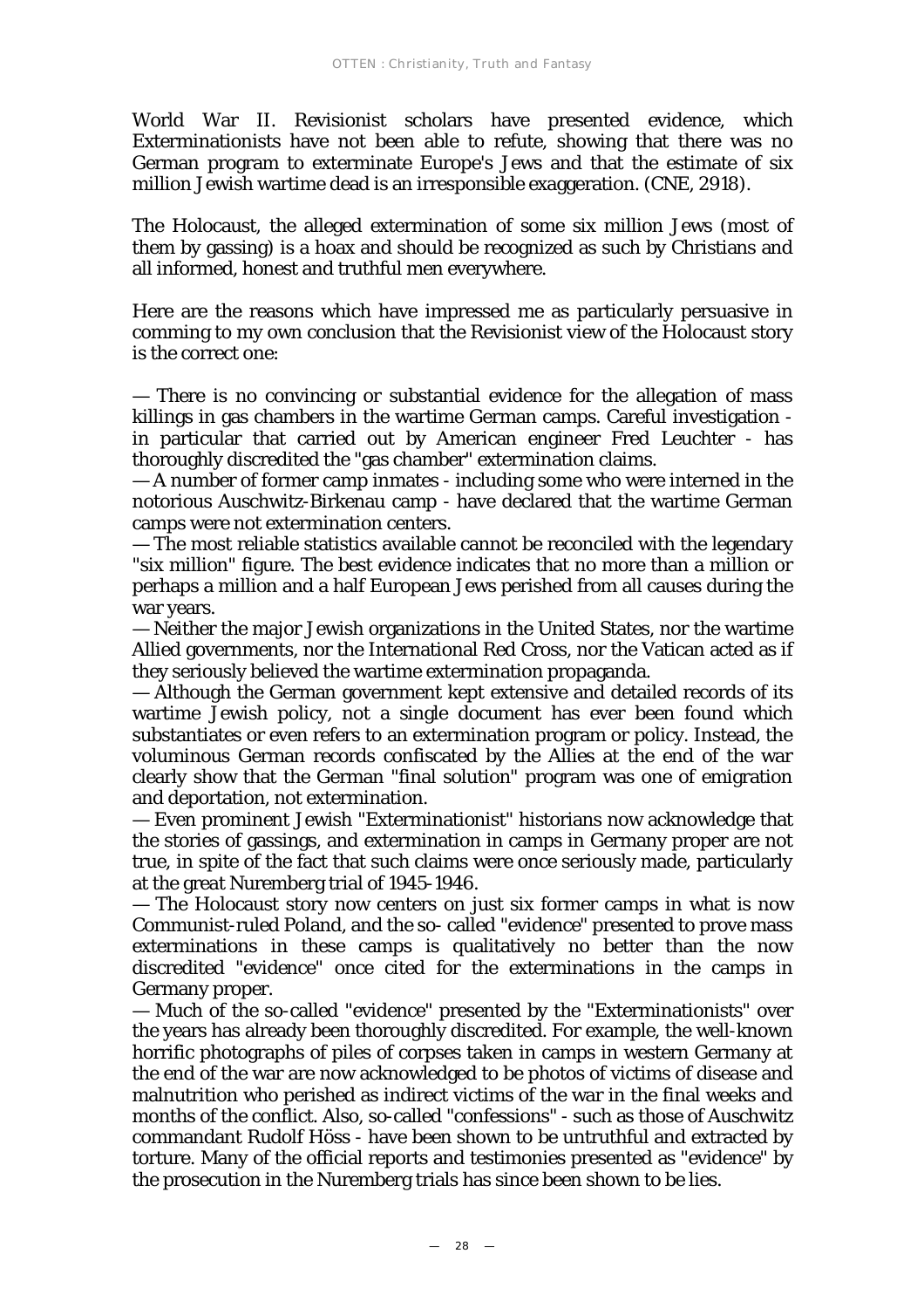— The fact that so many Jews "survived" German rule during the war - many of them even in so-called "extermination" centers such as Auschwitz-Birkenau - is enough to show that there was no German program or policy to exterminate the Jews of Europe.

#### **Christians and the Holocaust Hoax**

The Holocaust is a hoax and the time has come for Christian scholars and pastors to recognize this and stop perpetrating a hoax as the truth. A Christian is not free to believe and promote a lie about any person or nations, as we said in our introduction. True Christian scholars should at least read what the Revisionists are saying.

Many have said to us: "What difference does it make? The truth of the Holocaust is of no concern to Christians." Nonsense! A Christian is not free to believe and promote a lie about any person or nation. A Christian is guided by truth and facts, not emotions and majority opinion.

If Christians can accept as historical fact the Holocaust, despite all the powerful evidence that it is a hoax, what does that say about their ability to evaluate evidence? What about their scholarship? Is it any wonder that some Revisionists, who have made a careful study of the Holocaust, question the scholarship of Christians, so many of whom swallow as absolute truth what is clearly a hoax?

I have been told numerous times, even by theologians who claim to be orthodox: "I don't care whether it was six million or one Jew, even one is too many." Such an attitude shows contempt for the truth. A Christian is to show true love and the Apostle Paul tells us that love is "happy with the truth (1 Cor. 13:6). The writing of Proverbs tells us: "Speak out for those who can't speak, for the rights of those who are doomed. Talk up, render fair decisions, and defend the rights of the poor and needy peoples (Proverbs 31:9).

A Christian bases his faith upon facts and absolute truth, not feelings and emotion. A Christian recognizes that only God is all-knowing. A Christian is willing to listen to evidence and evaluate various viewpoints. He doesn't close his mind to the facts and evidence. He doesn't start out with the assumption that the Jew is right and the German is wrong or that the Jew is wrong and the German is right. He looks at the evidence. Those who say they don't care if it was six million or one are showing a despicable attitude toward truth. They are saying: "We don't care about the truth." Such an attitude is sinful and worldly. Is it any wonder that so many then go on to act as if they don't care about another man's wife or his property? The truth as to the Holocaust is a moral issue. Those who maintain the Germans exterminated some six million Jews, most of them by gassing, are seeing to it that the Christian Church can no longer avoid speaking out. Churches are being pushed, as never before, to have special services commemorating the Holocaust.

A Christian is ready to change his opinion if the evidence shows he is wrong. This essay demonstrates how often we have afforded the "Exterminationists" opportunity to refute the Revisionists.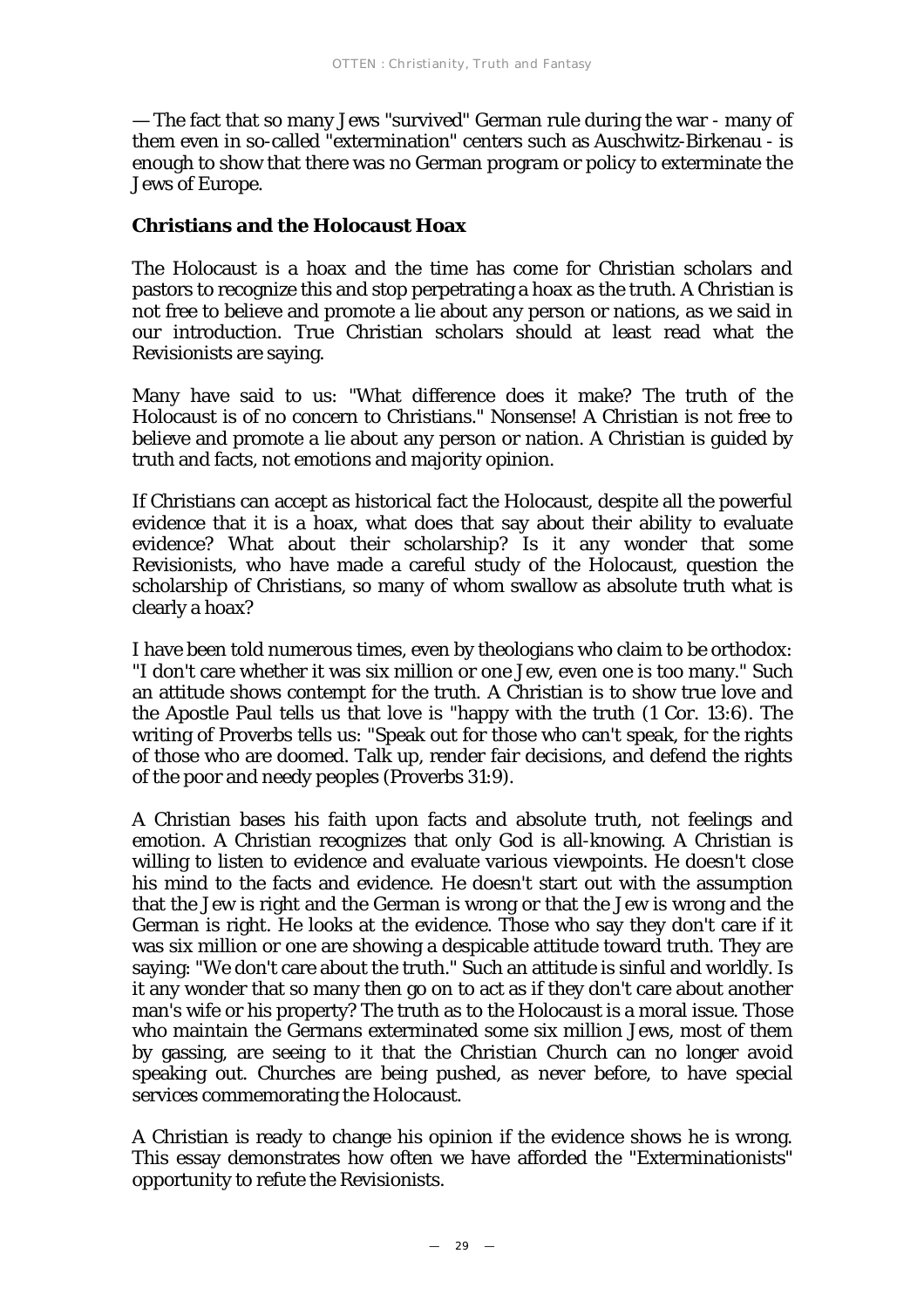Some tell us that we are not showing love to the Jews and are being racists and anti-Semitic when we published articles by Revisionists questioning the Holocaust and when we insist that Jesus Christ is the only way to heaven.

We have repeatedly emphasized in many editorials that the Bible teaches that there is no special chosen race. All those, regardless of color, race, nationality, sex, wealth, etc., who trust in the merits of Jesus Christ alone for their salvation are God's chosen people and will go to heaven. Those who tell Jews, Muslims, and any other non-Christian that they worship the true God and can get to heaven without Christ are not showing true love to the Jews and other non-Christians.

The so-called fact of the Holocaust is being used to deport innocent men in this country who served in the German army as teenagers. In some cases they have been sent back to certain death in Communist lands. The Office of Special Investigation is using the Holocaust as an excuse to force even such reputable German and anti-Communist scientists as Arthur Rudolph out of the U.S.

Israel is using the "fact" of the Holocaust as an excuse to execute such innocent men as the Ukrainian, John Demjanjuk. "The Jewish people have a long score to settle with the Ukrainian people" says Dov Ben-Meir, a deputy speaker of Israel's Knesset. According to this top Israeli official, "Unaccounted numbers" of Ukrainians "collaborated with the Nazi regime, especially in the annihilation of hundreds of thousands of Jews." (CNE 2504)

The "fact" of the Holocaust is being used by some to deny that Christianity is the only true religion and that Jesus Christ rose from the dead.

Israel is using the "fact" of the Holocaust as an excuse to kill Palestinians in Israel. This slaughter, together with the anti-scriptural notions of the Israel-first Millennialists, almost all of whom believe in the Holocaust, could lead to another bloody war.

The Holocaust is not some innocent hoax, like children's fairy tales, which entertain and have no evil consequences.

The "chosen people" and "Holocaust" myths makes mission work among non-Christians far more difficult. Arabs, who are told that the Bible teaches that their land belongs to the Jews, find it more difficult to believe what the Bible says about Christ

#### **A Mighty Fortress Is Our God!**

We have been warned, even by some theologians who recognized that the Holocaust is a hoax, to remain silent because of the danger involved. Some have told us to take out more insurance. God is still in control of this world, not some vast conspiracy, whether the Communists, Jews, international bankers, Illuminati, Trilateralists, etc.

For over 25 years *The Christian News* has been exposing a good number of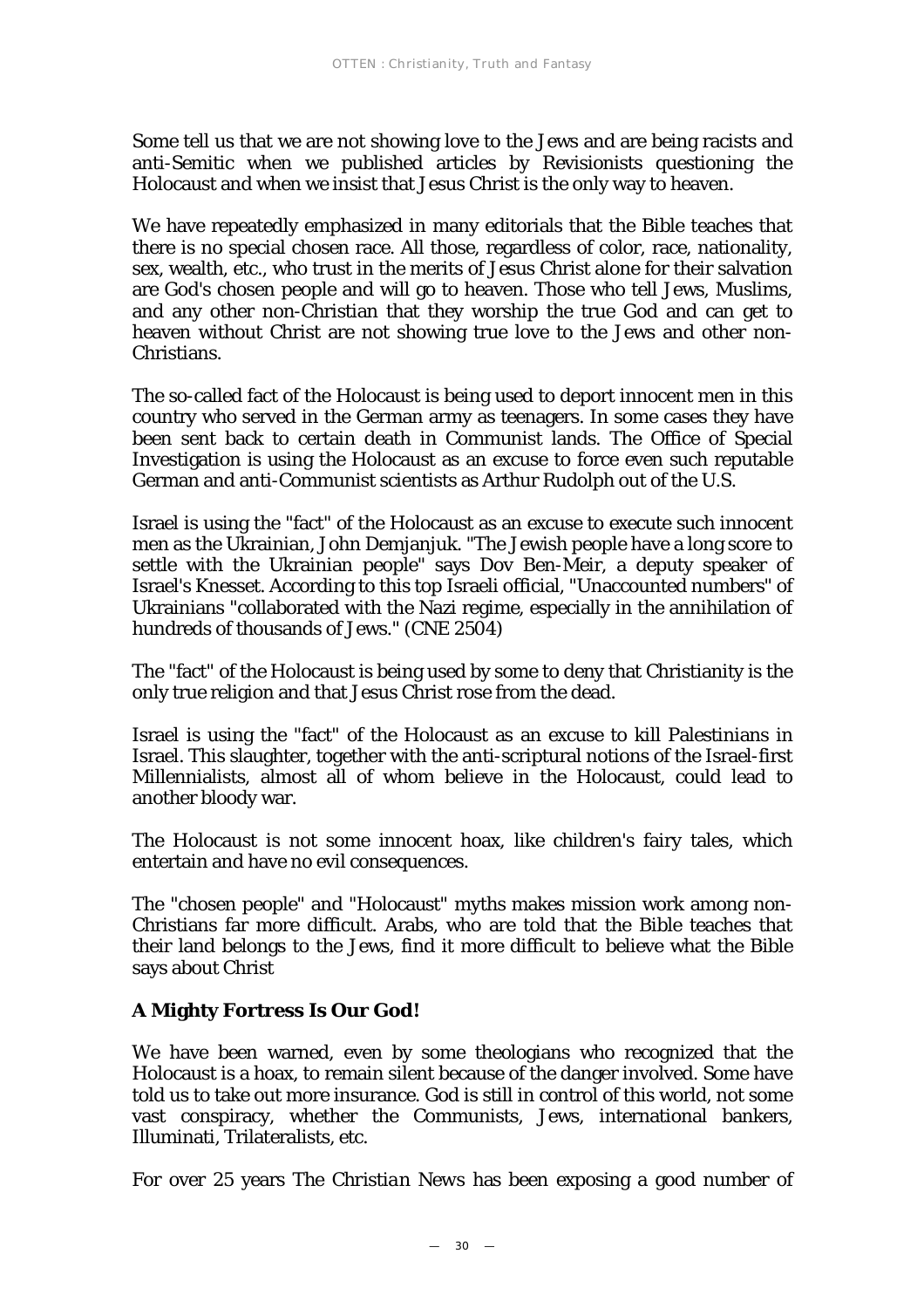hoaxes, even those held by many church members. Some have asked: Do you believe there is any absolute truth? Is there anything, in your estimation, that is not a hoax? You publish all sorts of opinions. Just where do you stand? Each week we state in our masthead: Christian News is not a doctrinally neutral observer, but it is committed to the full historic Christian faith, as it is authoritatively revealed in the written Word of God, the Holy Scriptures, and correctly set forth in the confessions of the orthodox Church, to wit, the Book of Concord of 1580."

I commend to all Revisionists and everyone else nothing more nor less than historic Christianity. God by "raising Christ from the dead has given everyone a good reason to believe" (Acts 17:31).

In spite of the many attempts to falsify history, the Christian church has always struggled for the truth. This was true for the first Christians. It was also the basic issue of the Reformation. One of the gratest confessors of the faith in this century, Dr. Herman Sasse, who was also avidly anti-Nazi, points out in his book *Here We Stand* that the Reformation emphasized the profound seriousness of the truth."

So, as an Evangelical Lutheran pastor, in the tradition of the early church and the Reformation, I stand before you today again to make a strong appeal in the struggle for the truth.

The subject of the Holocaust is not my primary concern in life. It is not my main message. As stated in the masthead the paper we founded and have served as editor for the past 26 years, we preach Jesus Christ and Him crucified. Nevertheless, Christians must not only strive to proclaim the saving Truth of the Gospel. We are obligated by this same Gospel to tell the truth in all areas of life, including events of political economics, war, and Church and secular government

"These are the things which you should do: speak the truth to one another; judge with truth and judgement for peace in your gates." Zechariah 8:16

Notes

1. 2 Peter 1:16-21. All Bible quotations taken from *An American Translation of the Bible* by Dr. William Beck. Published by Leader Press and The Christian News, Box 168, New Haven, Missouri 63068, 1976. 2. John 21:24. 3. John 1:2. 4. 1 John 5:20, 21. 5. Luke 1:14. 6. John 14:6. 7. John 8:31, 32.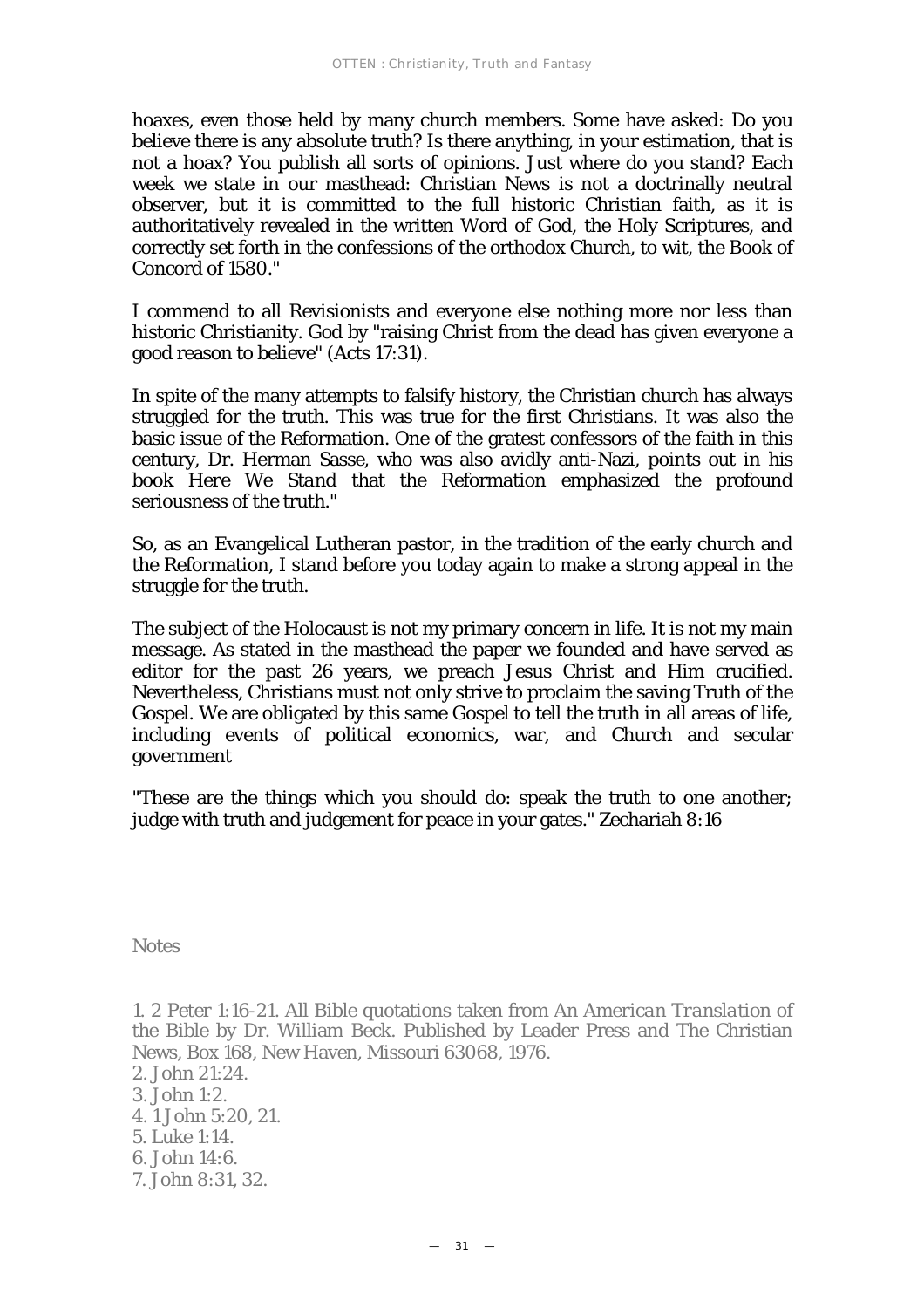8. John 4:18.

9. Mark 5:33.

10. Ludwig A. Fritsch, The Crime of Our Age (Chicago: Published by the author, 5121 N. England Ave., Chicago 31, Ill 1947, pp. 74-75.

11. Kurt Marquart, "The Fate of Christians Under Communism," in *A Christian Handbook on Vital Issues* (New Haven, Missouri: Leader Press, 1973), p. 189.

12. *The Christian News Encydopedia* (hereafter CNE), Washington, MO: The Missourian Publisheres, 1988, pp. 2499-2520; 1077-1104; 1060-1074:2405- 2469.

13. *"Was Moses The First Nazi?"* Christian Vanguard, New Christian Church, December, 1988, 7.8. Sons of Liberty, Box 214, Metarie, Louisiana. Adolph Hitler in his *Mein Kampf* regards "racial pollution as the original sin of humanity." (Boston Houghton Mifflin Company, 1971), p.624.

14. Galatians 3:8,9.

15. 1 Peter 2:8,9.

16. Acts 10:35. See "Down With All Racism" by Jim Keegstra, CNE 2465. "Who Are the Chosen People? Rightly Dividing The World of Truth" by Jim Keegstra, CNE 2981.

17. CNE 2517.

18. CNE 2708,9.

19. CNE 2688-2709; 2888-2895; 1306-1319.

20. Augusburg Confession, Article XVII. Concordia Triglotta (St. Louis: Concordia Publishing House), 51.

21. CNE Appendix, volume II.

22. CNE 3102-3129.

23. CNE 2310-3129.

24. CNE 1920.

25. CNE 1948.

26. December 12,1988 *Christian News*. CNE 1943.

27. CNE 1943.

28. Index of CNE, under charismatic and also individual names.

29. Romans 1:16.1 Thess. 2:13.

30. *Christian News*, November 14,1988, p.9.

31. See CNE index, under "Holocaust."

32. CNE 1090.

33. CNE 2909-2929; 2302-3603.

34. CNE 2925.

35. CNE 2925.

36. CNE 2321.

37. CNE 1099.

38. CNE 2321-2329.

39. CNE 2336.

40. CNE 2337.

41. CNE 2339.

42. CNE 2348.

43. CNE 2356.

44. CNE 2357.

45. Christian News, March 21,1989.

Source: Reprinted from *The Journal of Historical Review*, 1989, vol. 9, no. 3, pp. 321-360.